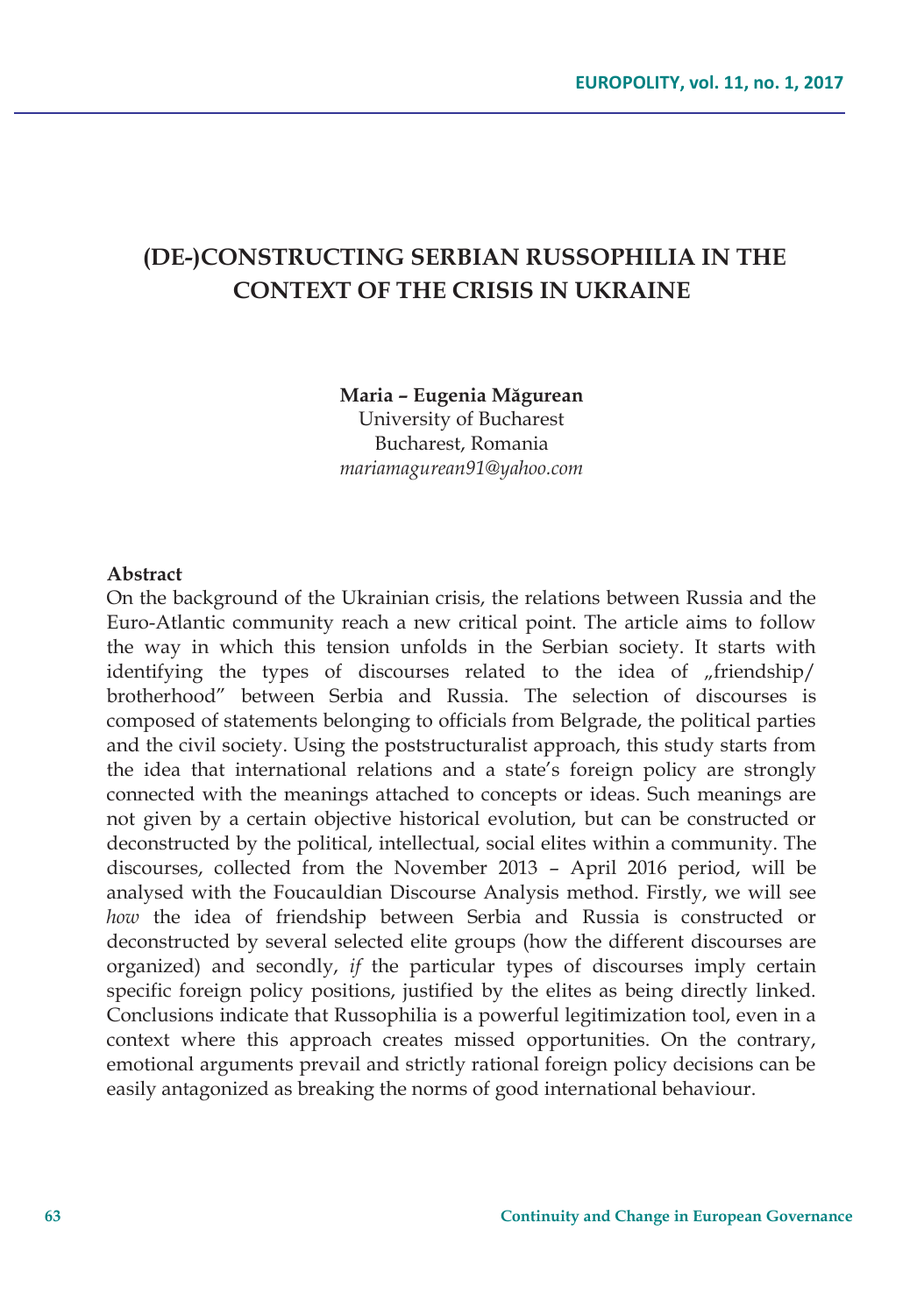#### **Keywords**

Foucauldian Discourse Analysis, Poststructuralism, Russia, Serbia, Ukrainian crisis

#### **1.INTRODUCTION**

This article aims to follow the discourses of several selected elite groups<sup>1</sup> in Serbia from the November 2013-April 20162 timeline. The purpose is to identify the presence or absence of a nexus between the following elements: the concept of "friendship/brotherhood" between Serbia and Russia, the preferred position on the Ukrainian crisis and the concerns related to the foreign policy path Serbia should choose. The research deals with the challenge that the Serbian state is faced with, namely to pursue policies directed towards European integration while at the same time keeping a good relation with Russia. What contributes to the potential conflict between the two objectives is the escalation of the already tense relations between Russia and the Euro-Atlantic community as a consequence of the events in Ukraine. The Crimea annexation, especially, was perceived as illegal and immoral, and multiple states chose to implement economic sanctions on Russia (europa.eu). By choosing to have a similar policy, Serbia would have accomplished two main objectives: proving its willingness to be a member of the European Union and proving its deep commitment to the principle of territorial integrity – principle which proved to be the Serbia's strongest argument in defending its position towards Kosovo. Instead of perceiving this context as an opportunity, the Serbian government chose to

 $1$  The discourse, in the framework of this approach, shows "what resources are available to individuals as they make sense of the world and themselves in the world." (Wright 2003).

<sup>2</sup> The period was chosen in order to overlap with the events in Ukraine, that start with the demonstrations in Kiev in November 2013, culminate with the annexation of Crimea in March 2014 and continue with sporadic bursts of violence in Donbas. April 2016 is the date of the last parliamentary elections in Serbia.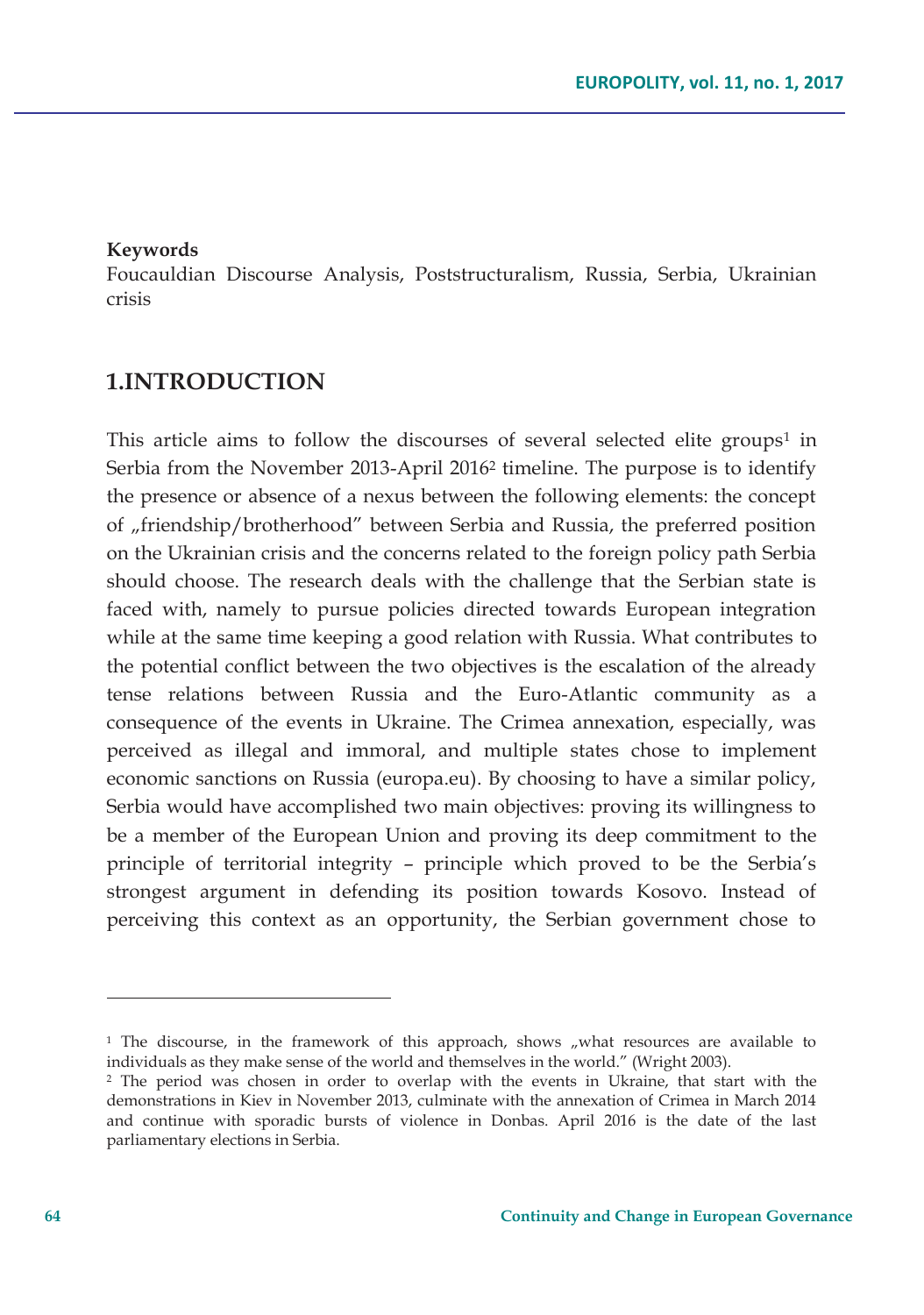officially support the territorial integrity of Ukraine while at the same time actively refusing to implement any type of sanctions towards Russia.

Although previous governments considered that pursuing policies directed towards both Russia and the EU was the best solution (Konitzer 2010, 3), recent events can generate stronger opinions (inside and outside the government) that would claim the need for Serbia to choose sides. The article does not have the intention to suggest that the sides in question are identical to the two sides of the Cold War. While some authors could argue that we have started to witness the emergence of a "new cold war", this thesis does not stand to a more meticulous analysis and on the contrary can represent an ideological bias in interpreting foreign policy (Monaghan 2015, Marsh 2008). As opposed to the "cold war" period, when the world had two alternative centres of power, in present days unipolarity is contested in the name of multipolarity (Ambrosio 2001). The Russian opposition to the so called West<sup>1</sup>, promoted through its soft power leverage, aims to diminish the omnipresence of Western influence, the alternative option being an international system with multiple regional powers (Concept of the Foreign Policy of the Russian Federation 2013). Serbia is considered to be one of the countries in the Western Balkans where Russia's soft power was most influent (Szpala 2014, Mitrovic 2016), but it is at the same time a country that is officially deeply committed to European integration.

Due to its recent history, Serbia is a fertile ground for the phenomenon of contested identities. NATO's bombing has triggered strong anti-Western narratives that are still influencial in contemporary society (Belgrade Centre for Security Policy 2012). Additionally, the so called EU enlargement fatigue left an impact on the reform progress. Foreign policy is, consequently, an issue that creates division in the perceptions of society, especially considering the fact that a consensus on whether Serbia should integrate in a Western or Eastern security regional framework fails to exist (McConnell 2009).

 $1$  The term "West" is being used in this article in order to point towards the common policies of the United States, NATO and European Union. Although fragile in front of critics, the concept has a high instrumental value, being used on a large scale, especially in contexts where the influence of these actors is being contested.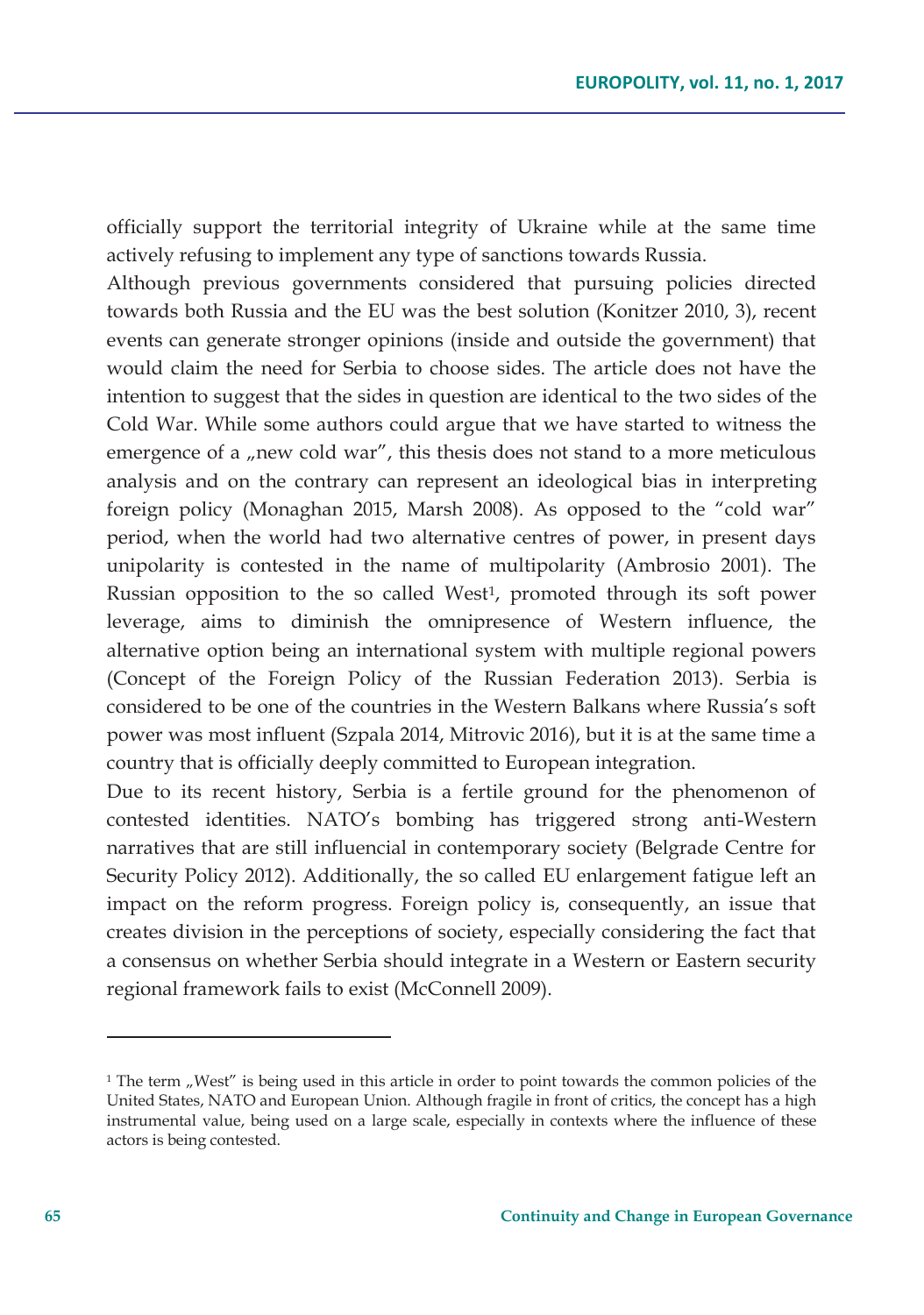The article takes under consideration this specific element of Russophilia  $(friendship/brotherhood)<sup>1</sup>$  which belongs to the Serbian identity and aims to tackle it in the poststructuralist theoretical approach framework. What the research does not assume is that Russophilia has the strength to influence Serbia's foreign policy on a path that will endanger its official objectives. The Ukrainian crisis introduces this very novelty in this debate: an international context in which the self proclaimed interest of the Serbian state lays against the narrative of having good relations with Russia. The post-structuralist approach was chosen in order to grasp the identity issues that are connected to the foreign policy decisions (Ole Waever as cited in Fournier 2012, 27). The neo-realist assumption of self-interested nation states is not sufficient to analyse the reasons behind foreign policy decisions. This idea was previously underlined at a theoretical level by other scholars, inspired by the works of Michel Foucault, like Ashley, Der Derian, Shapiro (1989). Consequently, one of the main assumptions of the article is connected to the importance of identity factors in understanding the present case study. From this perspective, the meaning in general is culturally and historically specific (Wright 2003, Hutcheon 1988).

For this purpose, we have collected texts in a database where the idea is being developed, during the November 2013 -April 2016 time period. The actors<sup>2</sup> correspond to three segments of the Serbian elite: the government, the political parties, and the civil society. For the governmental sector we have collected discourses from the websites of: The President of the Republic of Serbia, the Government of the Republic of Serbia, the Ministry of Foreign Affairs of the

<sup>&</sup>lt;sup>1</sup> Although the concept of "friendship" has cultural connotations, as was previosuly noticed, it has the potential to bring relevant insight into foreign policy analysis. For example, Subotić (2013, 308) argues that there are "national security cultures" that are determined by the relations with the historical friends and enemies which generate both opportunities and taboos. The concept of "friendship" is also one of the core elements in Wendt's constructivist theory of international relations, where he argues that "friendship" follows two simple rules: non-violence and mutual help. 2 We chose the actors respecting the following criteria: for the broader political level, we chose parliamentarian parties, starting from either the 2014 or 2016 elections or both. We preferred parties that entered the Parliament in 2016, rather than in 2012, considering that the growth of their electorate was caused by the good reception of their discourses in our period of interest. As for the civil society level we tried to maintain a certain equilibrium between the orientations of the NGOs chosen.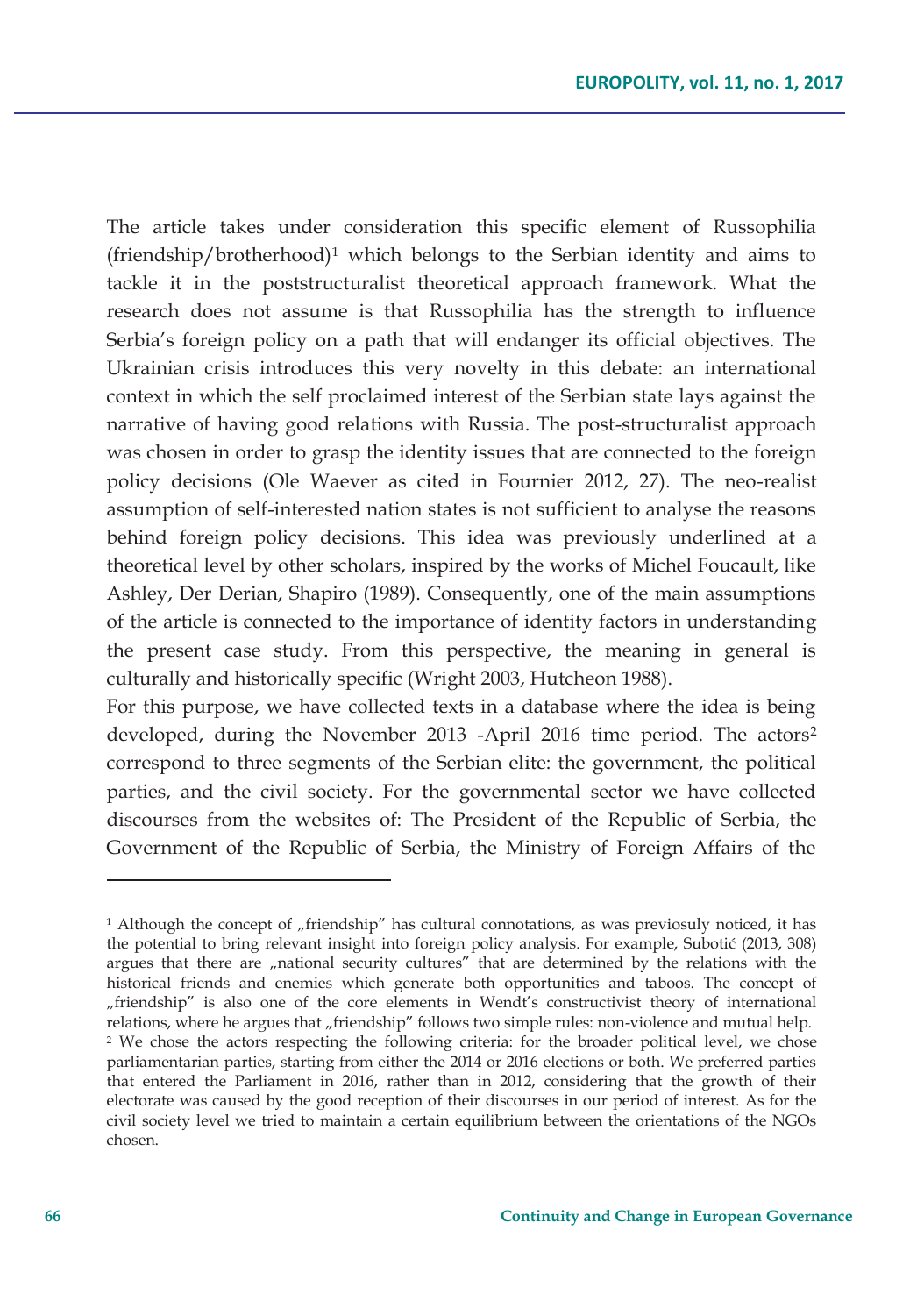Republic of Serbia, the Serbian Progressive Party and the Socialist Party of Serbia. For the political parties sector we have visited the websites of: the Democratic Party, the Serbian Radical Party, the party "Enough is Enough" and the Serbian Movement "Dveri". For the civil society sector we have looked into the websites of: the Serbian Orthodox Church, the NASI Movement, the Belgrade Forum for the World of Equals, the Centre for Euro-Atlantic Studies and the Helsinki Committee for Human Rights in Serbia.

The method chosen to analyze the data and verify the hypothesis is the Foucauldian discourse analysis. The method focuses on the concepts of "power" and "knowledge", as Michel Foucault defines them, mainly in his book *The Archaeology of Knowledge* (2004). International Relations scholars use discourse analysis to draw conclusions on the ways in which discourses produce sociopolitical relations and create identities, historical continuities and foreign policies (Fournier 2012, 24). The method was conceived for the analysis of a certain subject in a particular historical moment and we use it here to investigate the discursive practices related to the so called friendship between Serbia and Russia in the historical moment offered by the intensification of tensions between Russia and the Euro-Atlantic community, following the events in Ukraine. Therefore, the events in Ukraine have the role to temporarily demarcate the subject in the present study. The analysis is being conducted in five stages, according to the interpretation of Kendall and Wickham (1999) of the Foucauldian discourse analysis method. We will first construct a literature review related to the subject and continue by looking at which types of discourses can be found in the data gathered, how they are organized and how they relate to each other. In the next stages we will follow how these discourses are utilized, what subject positions they imply and how the knowledge created by the discourses relates to power (or how the existing narratives create either opportunities or taboos).

### **2.THEORETICAL FRAMEWORK**

Concerning the case of Serbia and its identity in the post Cold War period, the researches of Filip Ejdus, Jelena Subotić and Veljko Vujačić have brought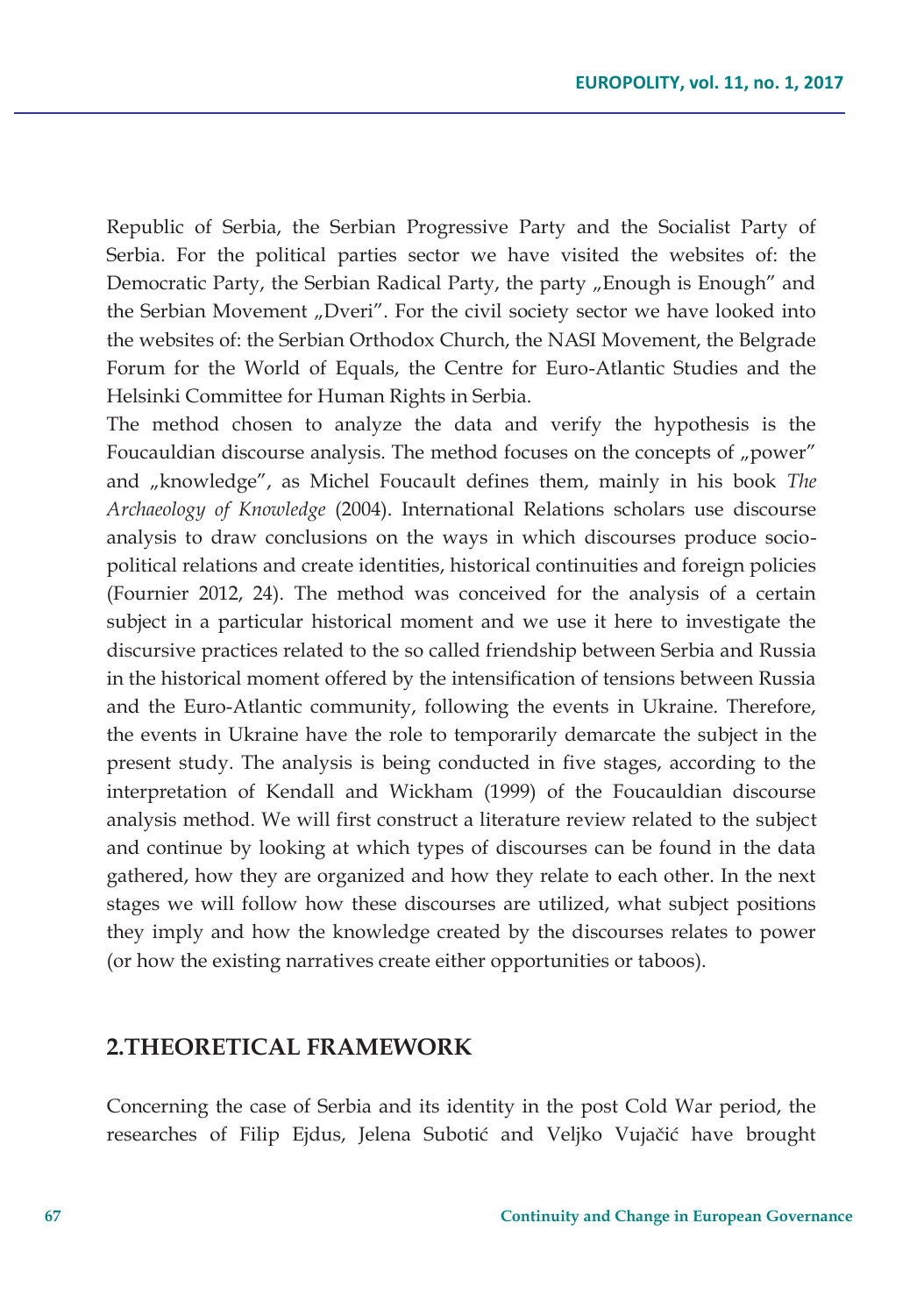important contributions. The analysis which follows builds on their input and aims to verify their conclusions in the light of the recent events. After the first phase of this stage other theories will be briefly mentioned, which can enlighten the interpretation of the collected discourses. Although controversial from an academic perspective, the cultural knowledge represents an appropriate interpretative repertoire according to the Foucauldian methodological framework.

A very relevant starting point for understanding Serbia's foreign policy is the research of Jelena Subotić (2015, 2013), where the scholar explains the discontinuity in foreign policy through the mechanism of selecting and deselecting certain elements that all belong to the hegemonic narrative of the state. In order to function, the state needs to consider both the physical security and the "ontological security" issues, and to succeed it needs to prove it has continuity, while making changes. Elaborating on her conclusions related to the Kosovo issue, we could infer that Serbia would be able to use the same tools in the context of the Ukrainian crisis. In other words, aligning with the EU policy of imposing sanctions on Russia would not be out of question, even if Russophilia is indeed an important identity element. The fact that "brotherhood" with Russia is a very relevant element in defining Serbian identity (either by arguing for it, or against it) is further developed by Filip Ejdus, who specifically supports the thesis that "the crisis in Ukraine has amplified an existing tension between two powerful collective identity narratives in Serbia: one of belonging to Europe and the other of brotherhood with Russia" (Ejdus 2014, 349). Still, he argues that the so called neutral position of the Serbian government towards the Ukrainian crisis is strictly justified in terms of "rational pursuit of national interests".

We cannot underestimate the concept of alterity when we consider identity issues. Diez (as cited in Ejdus 2007, 40) states that the very definition of identity is a "discursive construction of Other through articulating a difference". For example, "Balkan perceptions of Europe shaped local narratives of collective cultural and social identity." (Mishkova 2013, 239). On the same pattern, Serbian perceptions of Russia can, in themselves, constitute arguments for a specific collective identity or another. In other words, Russian ideas and positions can be perceived in the Serbian society as their own ideas and positions. The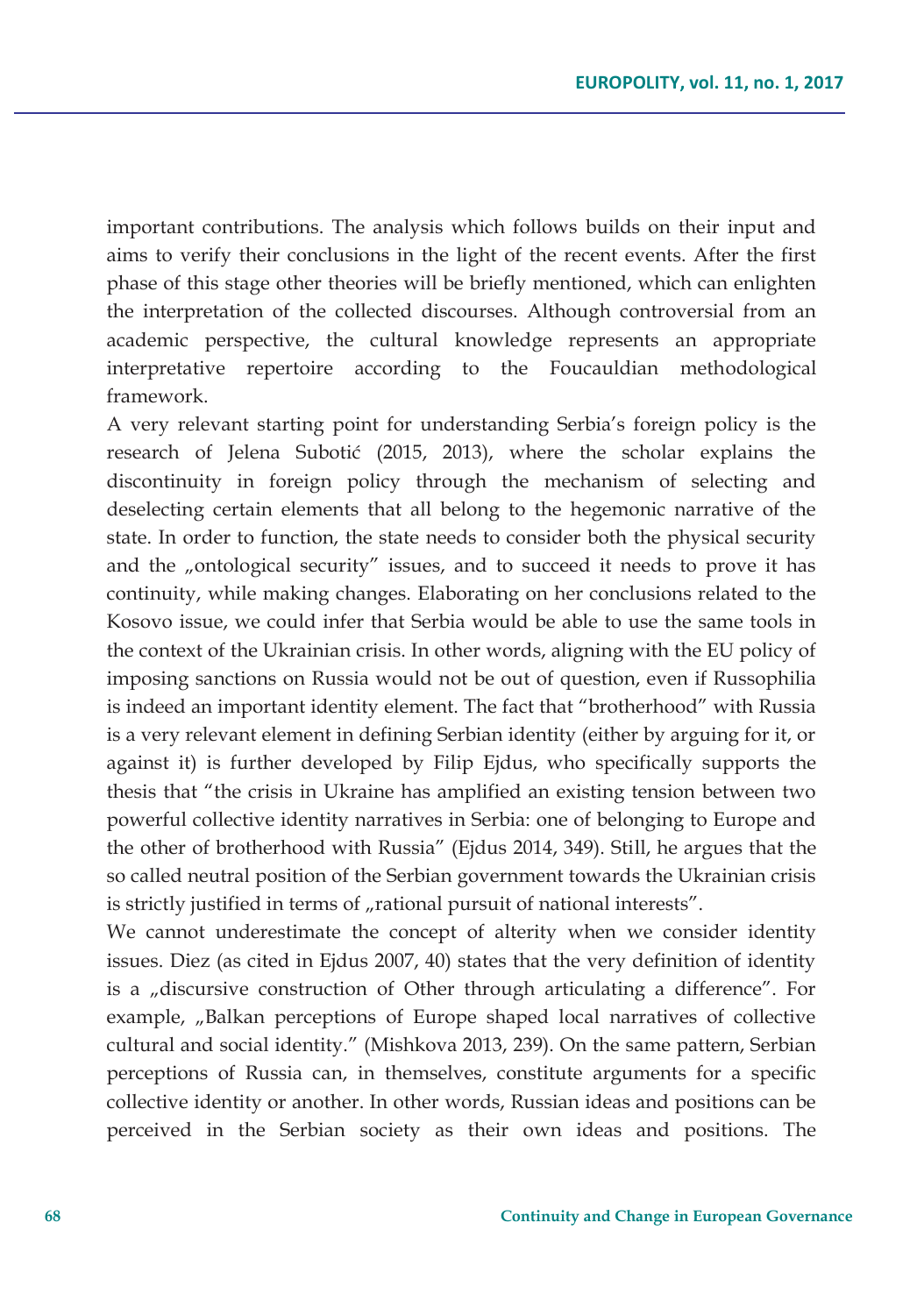phenomenon is strongly related to the dynamic of identity and alterity. These views are worth being introduced in the discussion, since the possibility of them appearing in the discourses (directly or indirectly) exists.

In his paper about the thesis of "Serbian exceptionalism", Veljko Vujačić (2003) finds four paradigmatic patterns of elaborating this idea. One of them integrates the element of Russophile anti-Westernism along with national populism and communism. Both pan-Slavism<sup>1</sup> and Eurasianism<sup>2</sup> have the antithesis towards the Western values as a major characteristic which is considered to be opposite of the local one (Slavic or related to the land). Still, Eurasianism emerges to oppose the narrowness of Pan-Slavism and to propose a broader perspective on understanding identity (Rubinstein 2000, 16). Taking in consideration the local values, the religious ones are certainly dominant, and in this regard the Eastern tradition of understanding Christianity has a central role. Another approach that places Serbia close to Russia – revanchism - is less founded on emotions, but keeps the element of opposing the West. According to this, the two states become natural allies in the context of a mutual interest to resist the imperialistic policies of the West, policies that equally affected the both of them starting with the 90s. Russia wishes to show strength on the international arena again, after being repeatedly humiliated, unjustly excluded from the global decision making process (highly relevant here being the bombing of Yugoslavia, without a resolution of the UN Security Council, where Russia was opposing), seen with condescension. Serbia, as well, wouldn't have any reason to miss the opportunity to become involved in balking the Western claims for global supremacy, the

<sup>&</sup>lt;sup>1</sup> The solidarity between members of the community is rooted in their Slav characteristics (a common essence that goes beyond linguistic, religious or related to different historical experiences barriers) (Suslov 2012)

<sup>&</sup>lt;sup>2</sup> Eurasianism is a geopolitical ideology, which starts from the assumption of the supremacy of geography as a defining element for a political community. The conflicts are happening between fleets and land armies, and the geography determines in which way the military power will be formed. Eurasianism appears to be an imperial type of nationalism and is, according to Laruelle (2008), the ideology that inherits a long tradition of thinking about the otherness of Russia and its relation with Europe.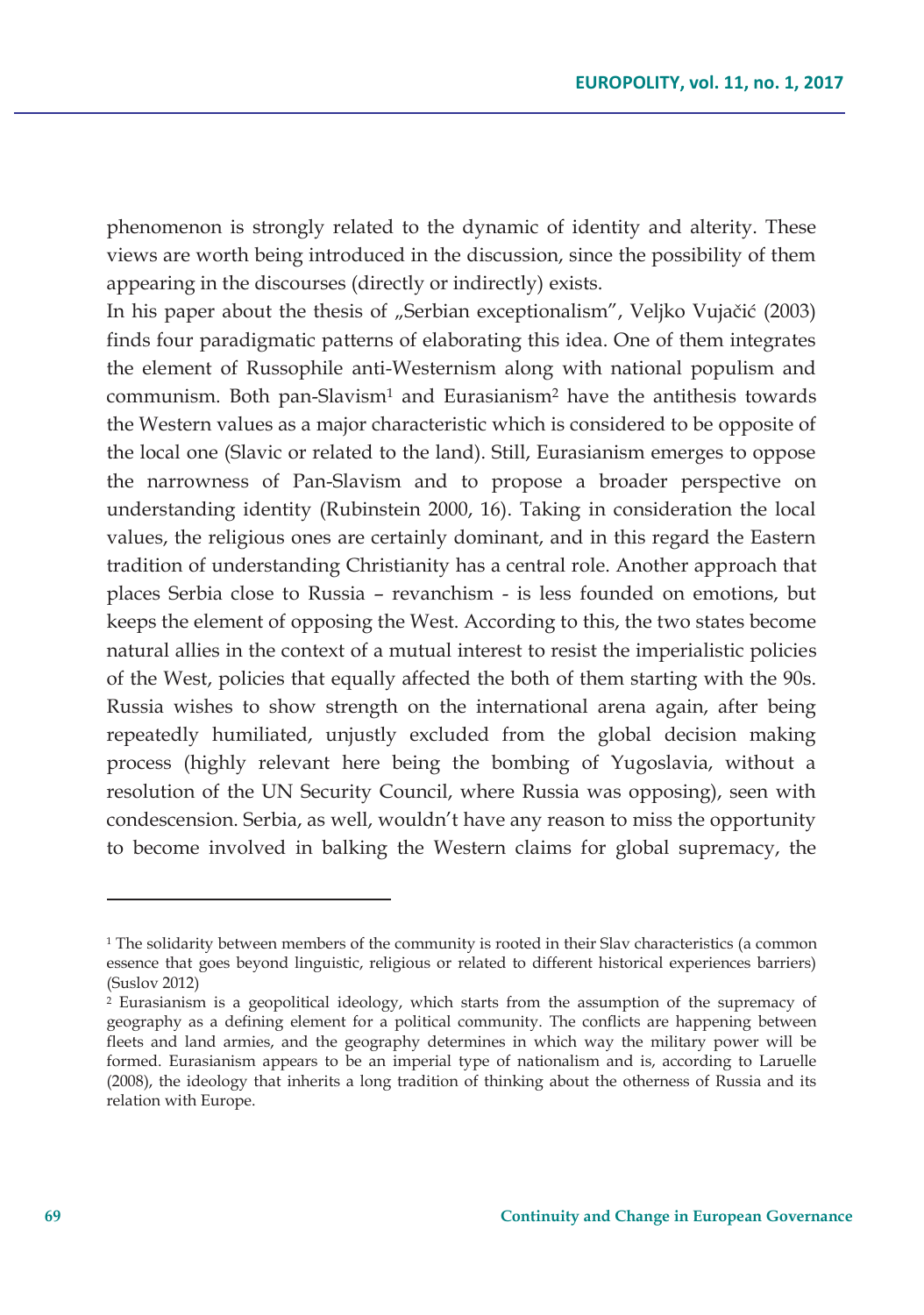West also being frequently accused of Serbophobia. In this regard, the presumed words of Madeleine Albright appear as a symbol for a more general attitude that belongs to the West: "We intentionally set the bar too high for the Serbs to comply. They need some bombing and that's what they are going to get." (Udovički and Ridgeway 2000, 333).

On the opposite side, the EU can manifest considerable power in relation to the candidate states, guiding them to reform their institutions and even values, and at the same time, offering them financial support, a very powerful incentive (Bretherton and Vogler 1999, 139). The definition of Europeanization states that the most important instrument to exert influence that the EU has is its policy of enlargement and its use of active leveraging, that compels domestic elites to induce reform (Vachudova 2014). According to Subotic (2011) Europenization does not necessarily come with a large consent on European identity as a social value. In her article, she compares the cases of Croatia and Serbia, both in the process of Europeanization, but with a different European "state of mind". Still, in the context of the recent years, the possibility of a better shaped pro-European discourse is worth exploring.

## 3.**DISCOURSES AND COUNTER-DISCOURSES ABOUT RUSSIA**

In this stage of the research, the analysis focuses on what type of discourses the chosen actors use when they refer to Russia and the relation between Serbia and Russia. These samples of language will be identified, classified and compared in order to observe to what extent they belong to the category of Russophilia.

The idea of a special and strong friendship, a relation that would rather constitute a "brotherhood" is systematically constructed, by representatives of the institutions, leaders of political parties and members of the civil society. The discourse becomes more radical as we further ourselves from the institutional area. The most vocal actor that speaks on behalf of an institution, and brings arguments that can be put in the category of Russophilia, is the president of the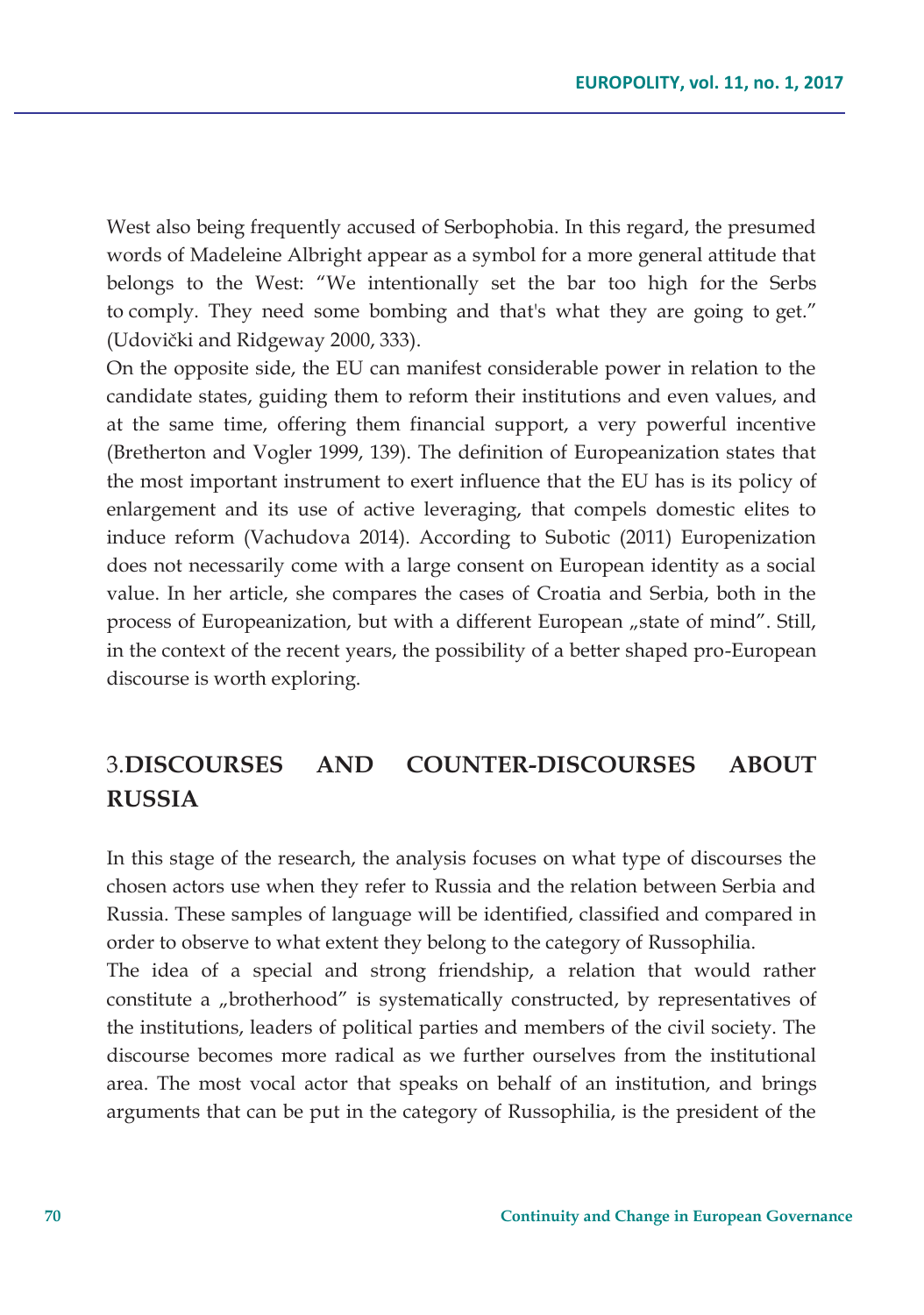Republic, Tomislav Nikolić (in office since May 2012). He uses both pan-Slavist and revanchist arguments in his explanations about why Serbia is and should be close to Russia. Still, he often implies (using the terms of Wendt) that even if there is interdependency and homogeneity, there is no common fate, not in all circumstances. "Our policy is based on restoring old friendships and turning smaller friends into bigger ones... Everyone knows that I love Russia but I have never said that we should be tied to Russia." (Predsednik.rs 2014). His self proclaimed Russophilia would not predict a certain position on the Ukrainian crisis. One of the events in this period that produced an entire wave of statements related to the most special friendship and brotherhood between Serbia and Russia was the military parade organized on October 16 2014, ceremony that marked the 70th anniversary of the liberation of Belgrade in World War II and had Vladimir Putin as a guest. In his speech, Tomislav Nikolić talks about "the unbreakable bond of brotherhood and friendship" that Russia and Serbia share and gives a series of arguments connected to this: the two countries "are linked by their roots, language, customs, creed, history, culture, exalted belief in freedom and heroism and lost generations that remember the wars the two countries fought alongside", the economical development of Serbia is based on the Russian market and Russia has shown nothing but generosity towards a smaller and weaker country that can't offer too much in return. (Predsednik.rs 2014b).

Similar with this type of official discourse, is the discourse of the Serbian Orthodox Church. The same as the officials, the representatives of the Church offer themselves distinctions for their contribution to the strengthening of the friendship between the two people, suggesting the existence of an old and strong relation. Patriarch Irinej receives in April 2014 the Order of Merit of the second degree with swords "for bonding brotherly peoples of Russia and Serbia on the occasion of the century since the beginning of the Great War" (SPC 2014) and Patriarch Kirill receives the Diploma of Honorary Doctor of the Belgrade University, occasion with which he reminds the audience of the centuries-old ties of the two close Orthodox peoples, Serbian and Russian.(SPC 2014b). The discourse is further constructed by declared pro-Russian parties and a segment of the civil society. Here, the same ideas that we could find in the arguments of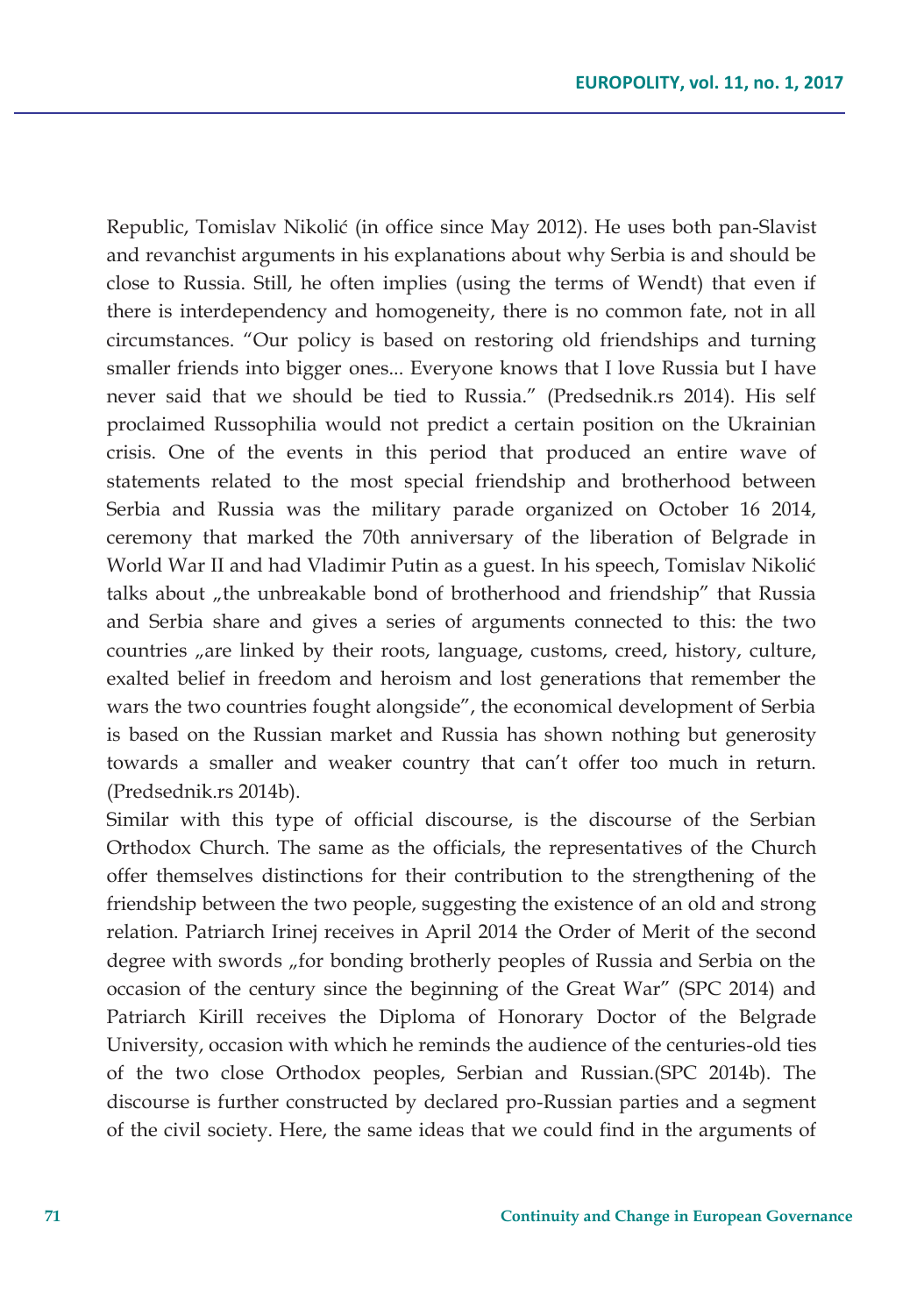the President and of the Church are emphasized through the use of more colourful language, in order to create a stronger discourse. The brotherhood of Serbia and Russia, given by their common features (faith, language, history etc.) becomes "brotherhood of blood" (SRS 2014). Russia and Serbia do not just share a common fate and a common struggle (especially concerning their joint participation in the world wars), but also the same goals of independence (Beoforum.rs 2015). The two countries do not only share important victories through the history, but also numerous similar injustices. The idea can be found in a speech by Irinej Bulović, bishop of Bačka "We hear a lot of moralizing ideas regarding the fact that Crimea reunites with its old country Russia, from whom it belongs through all the history until some moment, when somebody thinks to change it, and after that it becomes law, the same that happens with us thinking at our bitter experience."(Beoforum.rs 2014). What is interesting is the recollection in the case of Crimea, the allegedly unjust system of Yugoslav territorial organization, instead of the more recent declaration of independence of Kosovo.

A more moderate view about the relation between Serbia and Russia is manifested by other actors from the institutional level and other representatives of the parties (the Serbian Progressive Party and the Socialist Party of Serbia). In this case, the emphasis is more on the mutual advantages given by the cooperation between the two countries. The fact that a friendship exists between Serbia and Russia is frequently mentioned, but no colourful language is being used in order to create a strong discourse in this regard. "Russia is our traditional friend and our membership in the EU doesn't mean that our friendship needs to stop" (SPS 2014) is a quote from Ivica Dačić, one example of how the language is used in this case. Those who express moderate views towards Russia are highly criticized by both pro-Russians and anti-Russians. We have either the idea that "Russia relies on its strong alliance with Serb Progressive Party" (Helsinki Committee for Human Rights in Serbia 2015, 110) or the one that "we can expect from the marionette government of Aleksandar Vučić to totally go away from Russia and to join NATO through an emergency procedure" (Naši 2016) After the elections in April 2016, variations of the idea that Serbia is going in a wrong direction appear, either because it is going towards Europe, disregarding the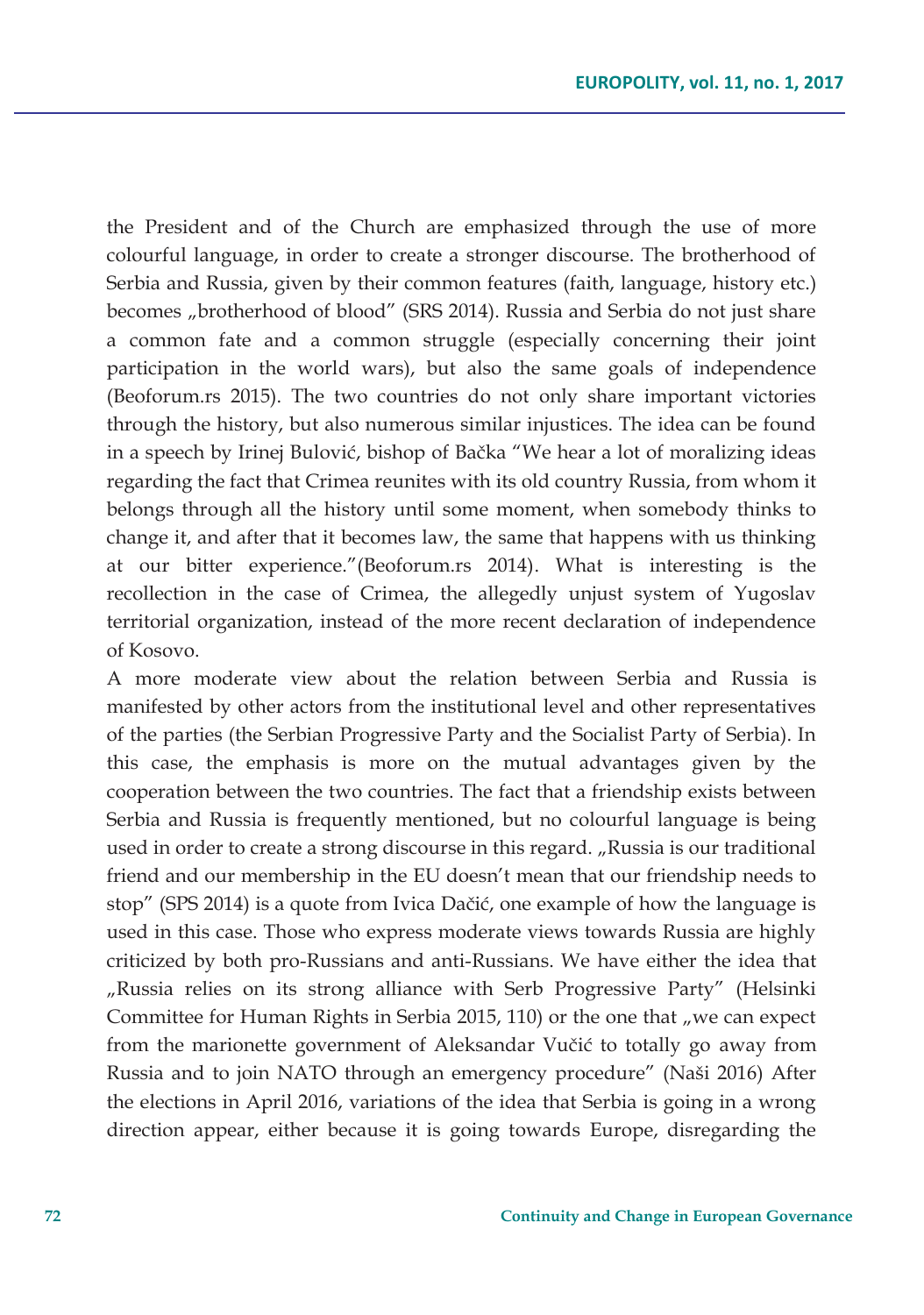interests of the Serbian state (SRS 2016), or because it is going towards Russia, disregarding the interests of the Serbian state.

Finally, we will follow how the discourse of an existing friendship between Serbia and Russia is being deconstructed by some of the voices belonging to the civil society. This alternative is self proclaimed by the actors that are engaging in it marginally within society. "We find that the main Serbian voices are of strong and overt pro-Russia orientation." (Centar za evroatlanske studije 2015). While in the previous cases Russia is considered to be the traditional ally of Serbia, the country that throughout their history has stepped in for Serbia, regardless of its own interests, in this case this argument is contested as being superficially created. Russia never saw Serbia as a friend, but as a tool to achieve its own political interests. Russia didn't step in to help Serbia in the Yugoslav Wars, like Milošević wrongly assumed, because it was only concerned with its own interests (Helsinki Committee for Human Rights in Serbia 2015, 148), like it is doing now, when it is using Serbia in its rivalry with the West, "like a puppet on a string" (Helsinki Committee for Human Rights in Serbia 2015, 148) for the reestablishing of the bipolar international system, not taking into account if all this brings destabilization to Serbia (Weinberg 2015, 10).

The process of deconstructing the idea of friendship between Serbia and Russia is mostly based on the strategy of presenting to the public an alternative history of the relations between the two countries. For example, when Ivica Dačić justifies the decision of the Serbian state not to impose sanctions on Russia for its role in the Ukrainian crisis, "because this country never imposed sanctions on Serbia" (Ministry of Foreign Affairs of the Republic of Serbia 2014b), on the CEAS website the following disclaimer appears "CEAS reminds the general public that the United Nations had introduced economic sanctions to the Federal Republic of Yugoslavia (FRY) on May 30, 1992 on the basis of UNSC Resolution no. 757. The Resolution was adopted with thirteen votes for, without a single vote against, while China and Zimbabwe abstained. Russia is a permanent member of UNSC." (Centar za evroatlanske studije 2014). Worth noticing in this context is the fact that, besides arguing for reciprocity, Dačić also implies something else: Russia is now confronting, as Serbia has already done, the lack of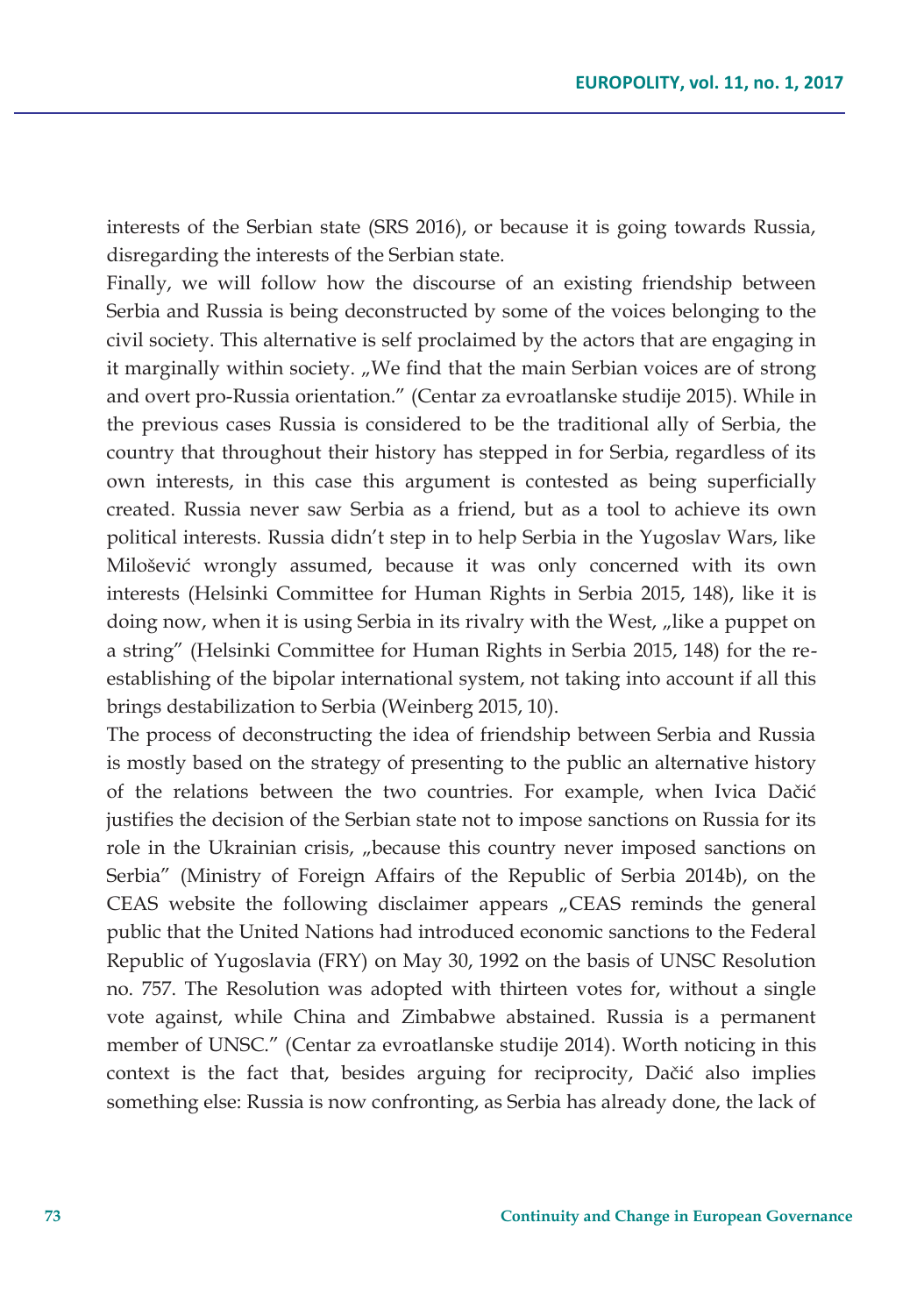understanding and abusive involvement of the West in their affairs. They need to support each other because of their common fate as well.

## **4.THE FUNCTIONALITY OF (DE) CONSTRUCTING THE POSITIVE RELATION WITH RUSSIA**

This stage of the analysis is concerned with how the types of discourses identified and classified in the previous stage are being utilized. If previously we examined the language in terms of construction, now we will examine it in terms of functionality. We will look for the contexts in which the various actors use the discourses, for their purpose and we will see who has to gain and who has to lose from the use of certain approaches.

The discourses that are used by political power have the purpose to put the party or the coalition that governs the country in a positive light. The idea that Serbia is a friend of Russia is being presented as such to show a series of real advantages the Serbian society has because the government takes care to feed the friendly relationship: there are economical advantages as a direct result of collaboration with Russia and there is an extra assurance that Russia will remain on the side of Serbia in the Kosovo issue. From all the evidence that Serbia is benefiting from staying close to Russia, from an economical view point, the construction of the South Stream was by far the heaviest one. So, the news that the project is cancelled also brought forth a delicate political situation, not just an economical one. Prime Minister Aleksandar Vučić remains constant to his moderate stand, by showing himself to be displeased by the fact that he did not receive explanations "I didn't know anything about this decision, even if during this year I met Putin three times" (Blic.rs 2014). On the contrary, president Tomislav Nikolić seems to know the answer "Russia would not stop constructing the South Stream if it wouldn't be the EU" (Informer.rs 2014). He views the event that Russia cancels the South Stream in the logics of the existing friendship between the two countries – he trusts the Russians that they will not harm in Serbia in any way and attributes the responsibility to another part of the game.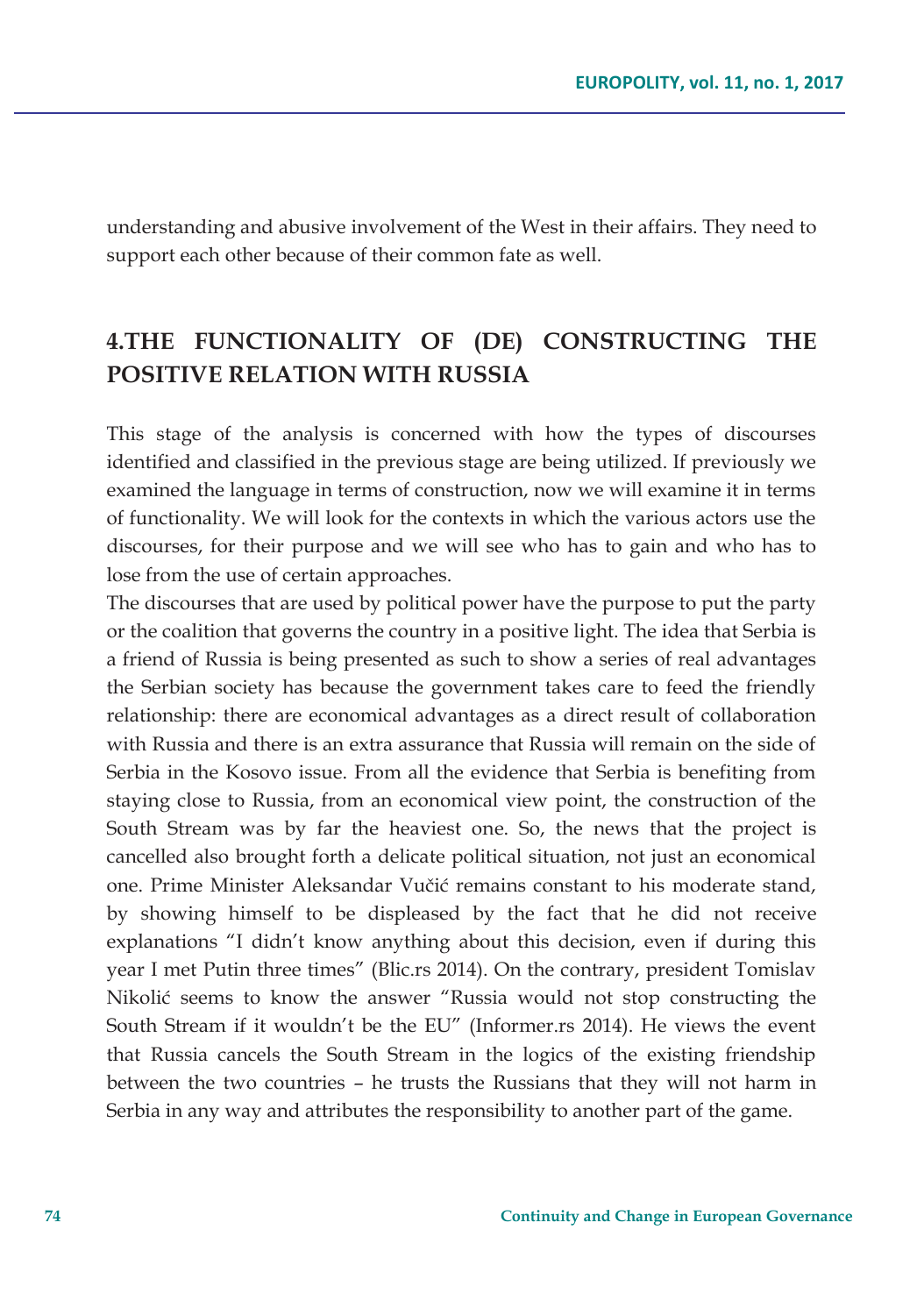By appealing to the emotional, the actors whom are promoting this idea are creating evasive criteria for the evaluation of their performance. They are avoiding analysis and potential criticism on their performance according to a series of effective accomplishments. In the case of the government, the postponement of the integration in the EU (official goal of the present government) can be justified with the discourse of the friendship with Russia (we are going towards the EU, but we will not compromise our friendships in order to arrive there), even if there is the possibility that the government is just being inefficient in applying the required reforms, without any connection with Russia. In a Foucauldian understanding, it can be argued that the construction of a pro-Russian discourse leads to the preservation of the governmental political power, through the means of introducing emotional criteria that can't be measured with precision, that obstructs the possibility of the officials being politically sanctioned for their lack of performance. The dynamics inside the Serbian Progressive Party are an interesting issue to observe, especially if we take into consideration the fact that the entire political stand of the party is suspected of a lack of genuineness (Helsinki Committee for Human Rights in Serbia 2013) (since the reasons of the change in orientation of the leaders of the party, former members of the Serbian Radical Party, are still blurry). The fact that the pro-Russian president of the Republic of Serbia and the more pro-European Prime Minister of it are commonly acting on the logics of  $\mu$ good cop – bad cop<sup> $n_1$ </sup> raises suspicions that they do not actually have a political orientation at all, but more likely, are trying to appeal to a variety of voters by using all types of discourses.

In the political arena, the functionality of arguing for an existing friendship between Serbia and Russia is being used for both attributing responsibility and refuting blame. The stand for or against Russia was a crucial aspect in the political debates before the parliamentary elections in 2014 and 2016. At the broader political level, the opposition is using the same discourse of friendship

<sup>1</sup> A relevant example is the following: Tomislav Nikolić considers Gavrilo Princip a hero, following a pan-Slavist argumentation and appealing to the more traditional voters, while immediatly after Alkesandar Vučić states that Serbia respects the souvereignty of Bosnia, appealing to the more pro-European voters; (Hurriyetdailynews.com 2014)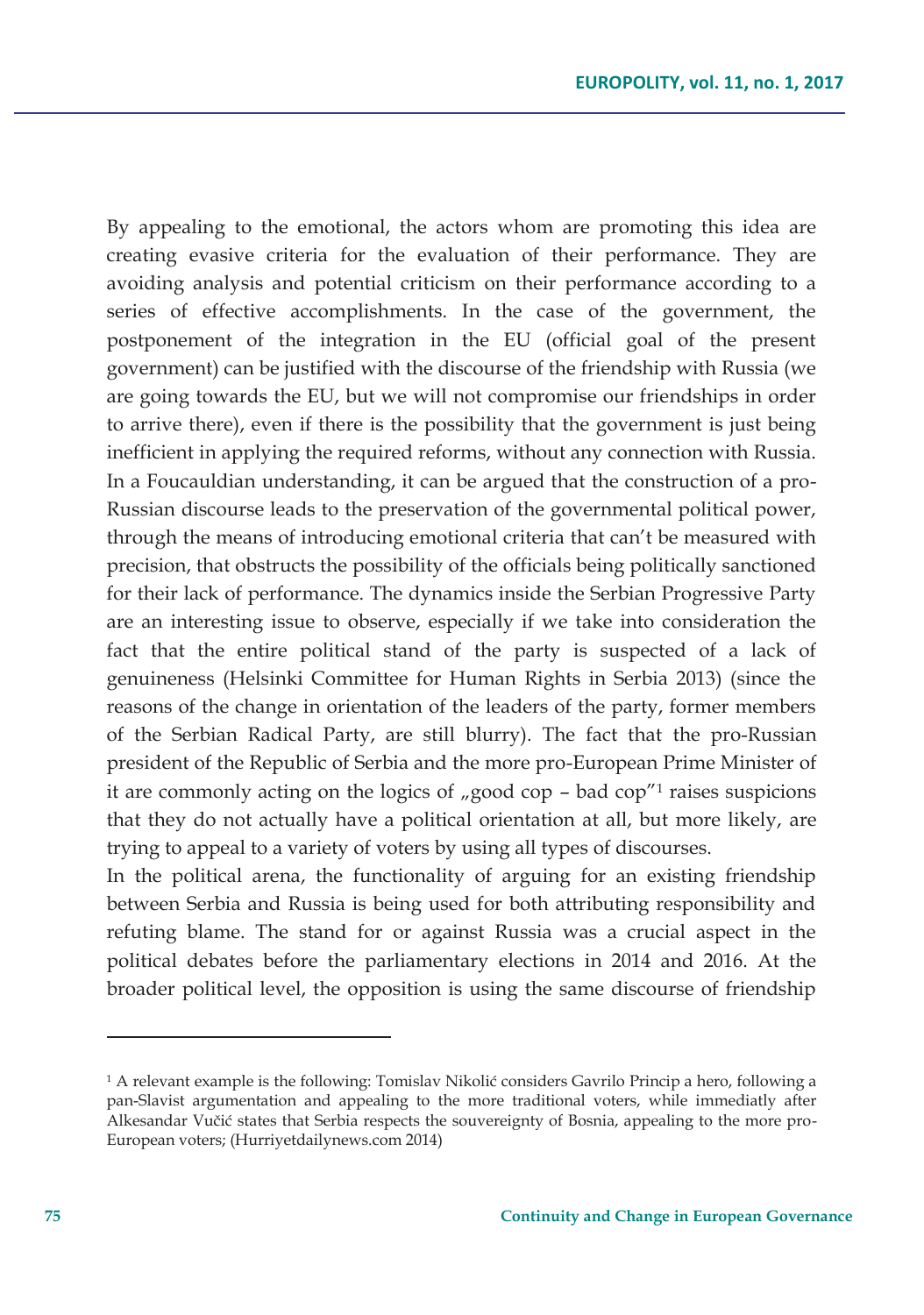between Serbia and Russia in order to criticize the government which does not create a wise foreign policy. The fact that Serbia does not stand exclusively on the Russian side, but insists on becoming a member of the EU is constructed as proof that the officials do not respect the interest of the Serbian state. The European ambition can be seen as an anti-Russian stand, and Russia appears, as a friendly state, the guaranty of the interest of Serbia**.** A European path implies renouncing Kosovo, but not even this decision will stop the humiliation of the Serbian state, the West having plans of a Kosovo scenario for Vojevodina and Raska (SRS 2015) as well.

If the most radical pro-Russian actors are mainly denying the argument of the government that their moderate position is a good policy in respect to Kosovo (there is no use in trying to remain friends with the Russians if they are also going towards the EU), the pro-Western actors are concentrating on denying the supposed economic interest resulting from the relation with Russia (the real economic advantages are coming from the West). "The volume of economic exchange and size of grants that Serbia allegedly received from Russia are being exaggerated, as well as the level of energy dependence on Russia" (Centar za evroatlanske studije 2016, 14) and "EU is "the side" offering Serbia, and generally, all the Balkan countries, more security and prospects for economic recovery than Russia" (Helsinki Committee for Human Rights in Serbia 2015, 148). Also, the government is criticized by some opposition parties for using propaganda when they repeat the idea that they will never recognize Kosovo's independence, while acting in an opposite way. Associating the good relations with Russia with the preservation of Kosovo as a non-independent state would be in the same category of propaganda. "Besides being in the interest of the Western powers, who are creating an independent state in Kosovo, this illegal usurpation of Kosovo is also in Russian interest. (…) The only legal justification for annexation of Crimea is an illegal precedent that Western powers made in Kosovo. With Russian blessing, since it never objected to Resolution 1244." (Radulović 2016)

Especially at the civil society level, the process of constructing or deconstructing this type of discourse also has another use, one that is connected to the desired collective identity of the Serbian society. While pro-Russians seem to favour a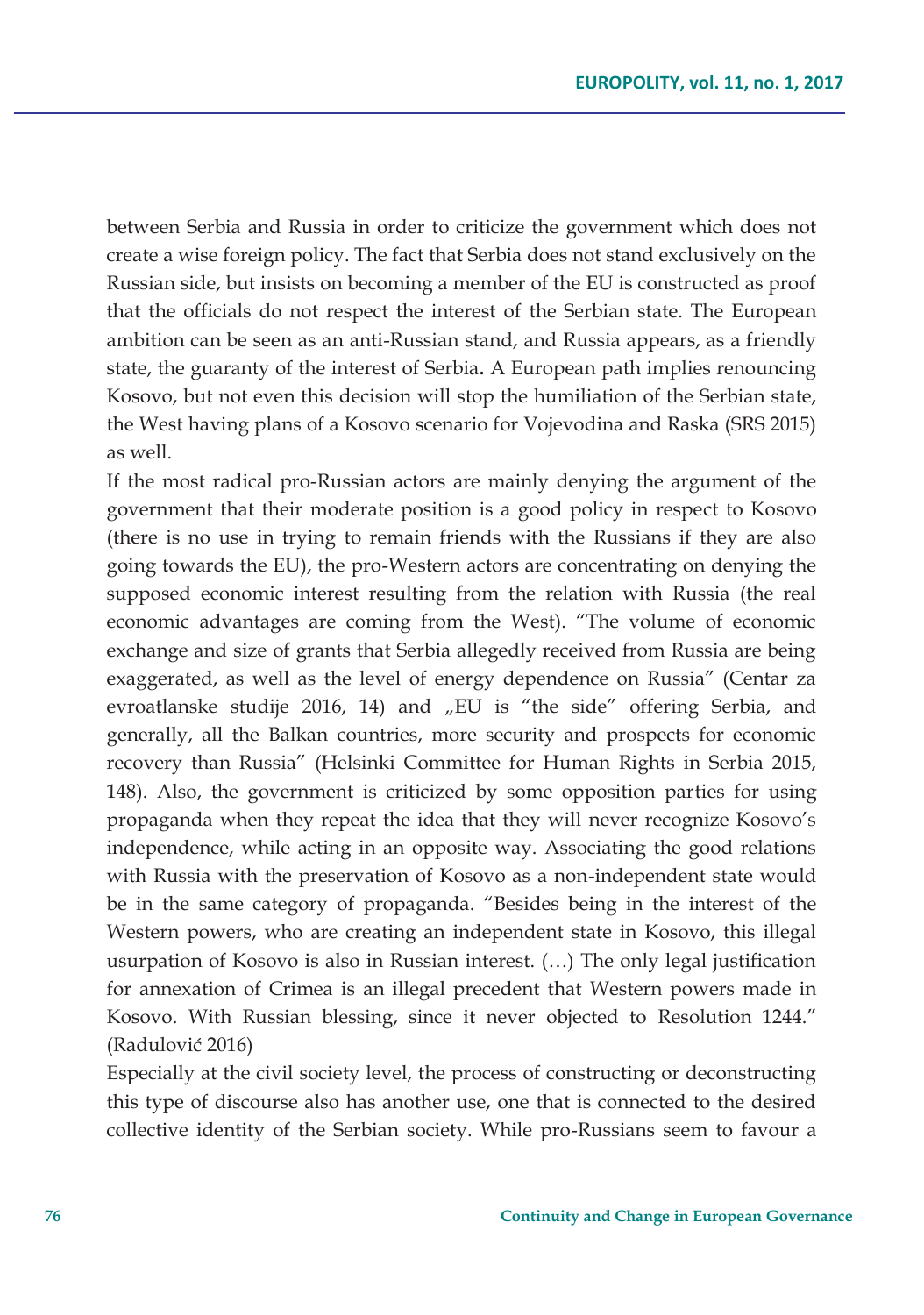traditional Serbia, defined by its Balkan character and Eastern Orthodox values, pro-Europeans deconstruct the friendship with Russia as to renounce an unwanted identity. "Serbia has a stable electoral body of people who want to see Serbia in the West, who believe that all new identities, and not just the old, imposed ones, are what Serbia needs to go forward. This West is where the scientists, industry, sportsmen, etc. are (…) It is in this West where elementary human values reign, including the rights of the LGBTIAQ community." (Milić 2013).

### **5.SUBJECT POSITIONS EMPOWERED BY THE USE OF DISCOURSES**

The discourses related to the "friendship" between Russia and Serbia impose certain subject positions related to the foreign policy of Serbia. The neutrality of Serbia on the international stage is a predictable subject position when it is related to the special relation that already exists between Serbia and Russia. In the scenario where the friendship idea is constructed as a coherent and socially accepted narrative, the complete positioning of the state in the Western realm becomes impossible, this positioning coming together with taking decisions at the disadvantage of the Russian state. If the two states are friends, then the lack of loyalty justified by economical interests becomes an act of treason, something that would transform the Serbian state in an actor without political principles (that doesn't deserve, on the long term, not even the respect of its new allies). Like president Tomislav Nikolić puts it: "Serbia views Russia as its great ally, associate and partner and that it will not corrupt its moral by any bad behaviour towards Russia." (Predsednik.rs 2014c). One month later he also states the following: "Serbia will not introduce sanctions against Russia these days and years, but it is aware that EU membership entails the obligation to implement joint foreign policies" (Predsednik.rs 2014d).

The events in Ukraine challenge the neutrality policy of the Serbian state. On one side, an alignment to the foreign policy of the EU would imply sanctions against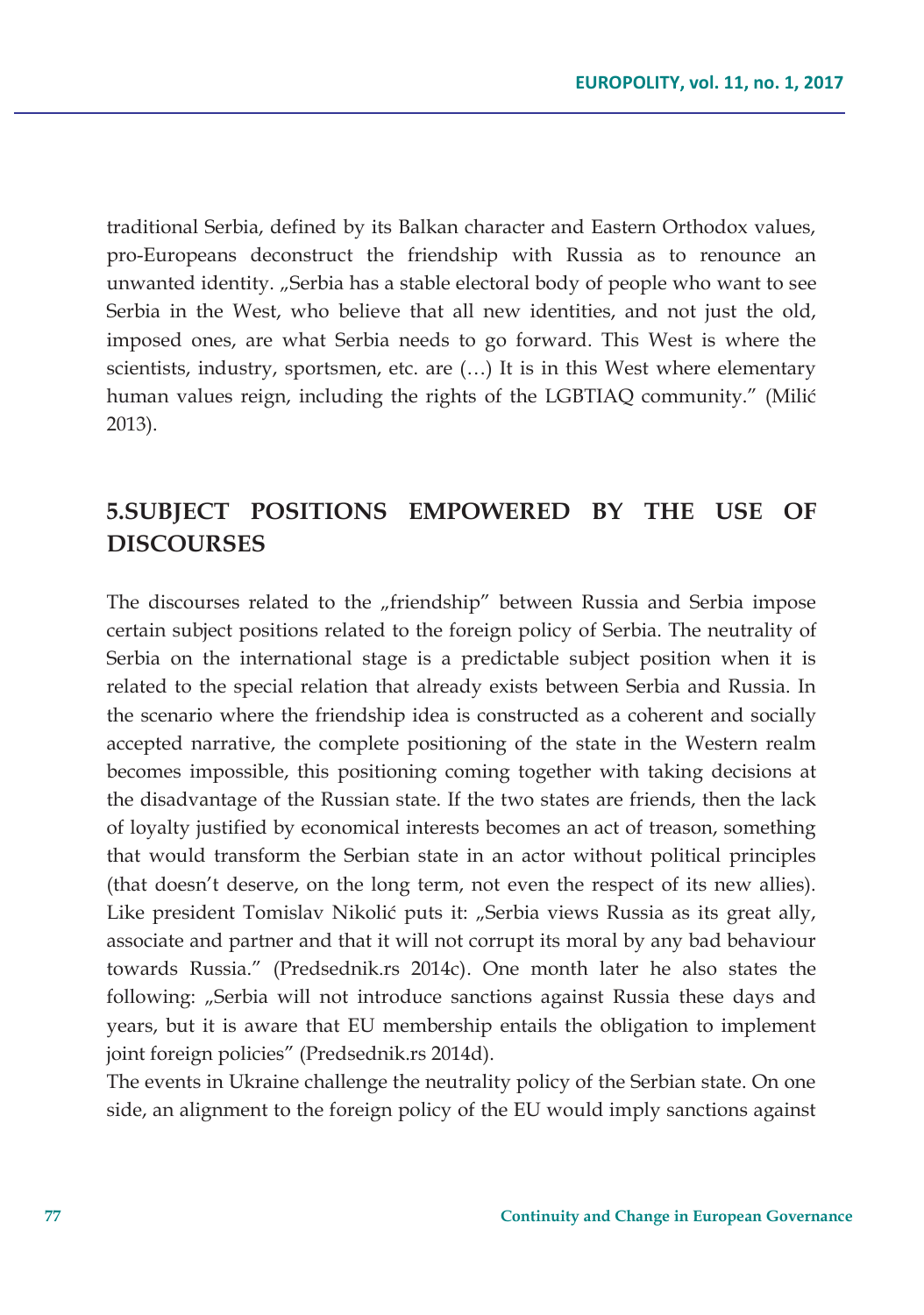the Russian state, and on the other side this would mean going further away from a "friend" state or from a state with which there are important mutual economic interests. In the context of these events, the voices that demand Serbia to choose a side are growing in sonority – both voices from inside and outside the Serbian society. It is interesting to notice that the Serbian officials are talking about pressure coming from the West and about understanding from the Russian side, the fact that Russia is satisfied with just neutrality being interpreted in the key of friendship. "The balanced policy of the Serbian government regarding the conflicts in Ukraine will face a test in the coming period as it is being met with opposition in countries that want Serbia to join the European Union quickly, Serbian Foreign Minister Ivica Dacic said. For that reason, it will be important to ensure that Serbia does not become the biggest victim of the tensions involving the United States, the EU and Russia" (Ministry of Foreign Affairs of the Republic of Serbia 2014). In the same vein, Prime Minister Vučić states that "Russia never blackmailed Serbia in any way and on the contrary acts like a friendly country" (Srbijadanas.com 2015).

Pro-Western groups are criticizing the fact that the officials would expect their so called neutrality to be respected as such and in the same time to have the advantages of a state with a clearer position. "Serbian high officials (...) repeating the mantras about EU conditioning Serbia, neglecting the fact that the EU integration is not an obligation, but a democratically expressed will of the people" (Centar za evroatlanske studije 2016, 14). They are against the idea that a small state like Serbia can create a foreign policy game in such a way as to gain from all the parts and are arguing for alignment to the foreign policy of EU, against Russia, which is not even a friend of Serbia.

By contrast, some political parties are positioning themselves firmly on the side of Russia, in the context of the events in Ukraine. Dveri, for example, is organizing a demonstration of support, in front of the Russian embassy, event where together with the members of the party, members of the pro-Russian civil society participate. The strong position against the EU is coming naturally in this context, one of the relevant slogans being "we are with you, not in the EU" (Srbin.info 2014). Some of the arguments that appear with the occasion of the event are connecting Russia's fate to Serbia's one: Russia is fighting in Ukraine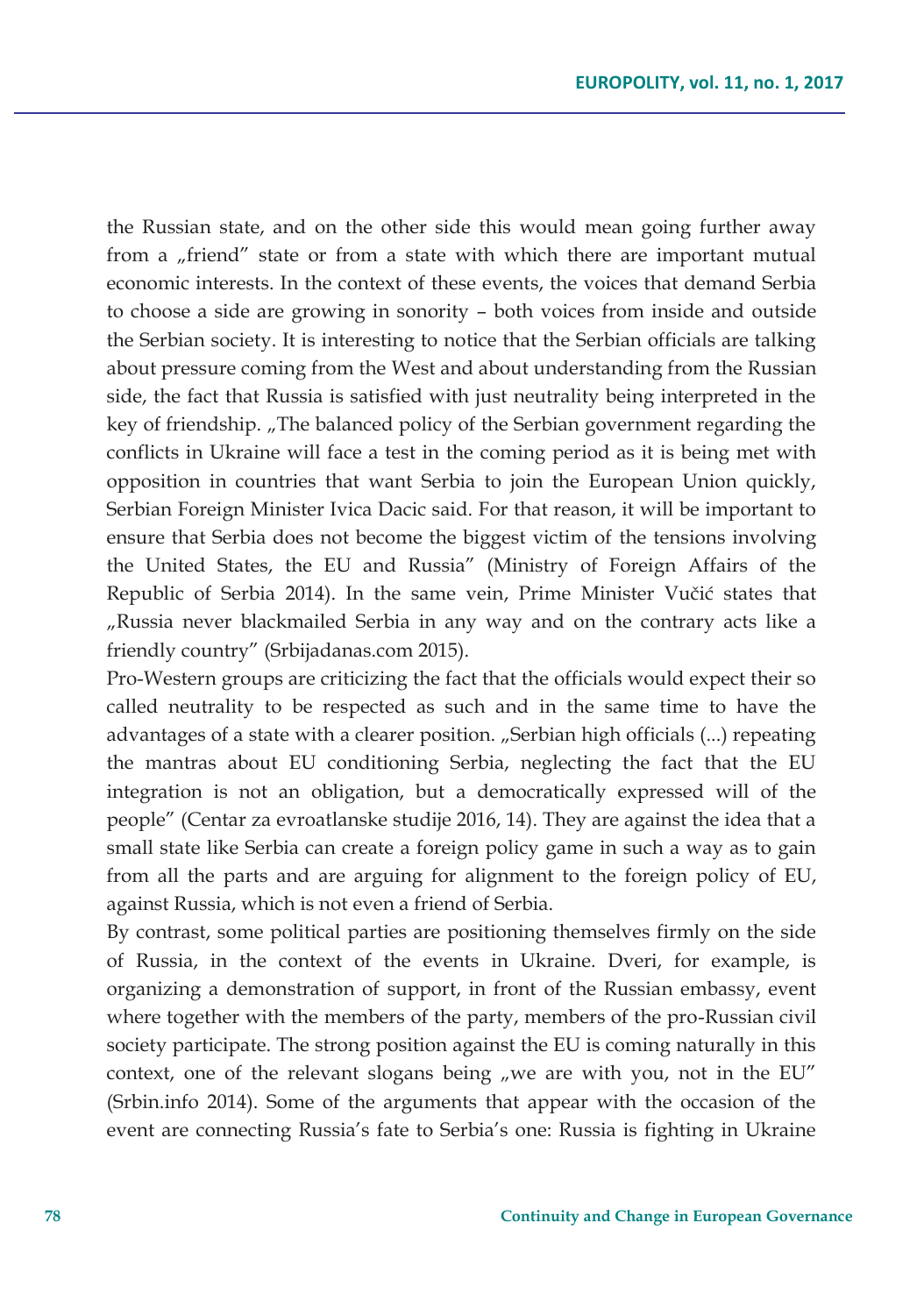against fascism, the same as Serbia did in Croatia in the 90s (Vladimir Kršljanin), Serbia was just the first victim of the Western policies, Russia being now another target (Mila Alečković), the Russians were always on the Serbian side and even voluntarily participated in Serbian wars, the West denigrated the international law in the context of the disintegration of Yugoslavia, the same as they are trying to do now (Srđan Nogo), the Russians are persecuted for speaking another language and using another script (Srbin.info 2014).

The positioning related to the recent developments in Ukraine does not only imply a stand on Russia's role in the crisis, but goes as far as identifying the causes and instrumentalizing these in the domestic politics of Serbia. The beginning of the destabilization in Ukraine can be argued to be either the state's violence towards the peaceful demonstrations, or the outbreak of a "coloured revolution" with the agency of the West. In this regard, Serbia, as a society where an Eastern-Western cleavage can also be found, can be seen as a potential ground for similar developments. The use of language is highly relevant in this case. Prime Minister Aleksandar Vučić used the phrase "Ukrainian scenario" when referring to the interest of other political forces in bringing this kind of destabilization in order to change the government through means other than elections. "I wish to the Ukrainian people all the best in the world, to choose their government by themselves as they wish to, and for no one else to get involved in this, and with regards to Serbia, I wish for the government to be replaced only due to elections." (Naslovi.net 2014) He suggests, consequently, that the Euromaidan was not spontaneous, but artificially created, using in his allegations arguments that are considered to belong to the Russian side. But he doesn't openly bring the argument to its end, which would be that the West is being involved in destabilizing the Balkans, a taboo position if we consider that he also has a pro-European orientation.For this reason, he is challenged to further explain how he used the phrase "Ukrainian scenario". "CEAS is asking Prime Minister Vučić to loudly and clearly state what exactly he means by "Ukrainian scenario". We hope that others will also understand how important it would be for democratic Serbia to have this out in the clear and join us." (Centar za evroatlanske studije 2016b).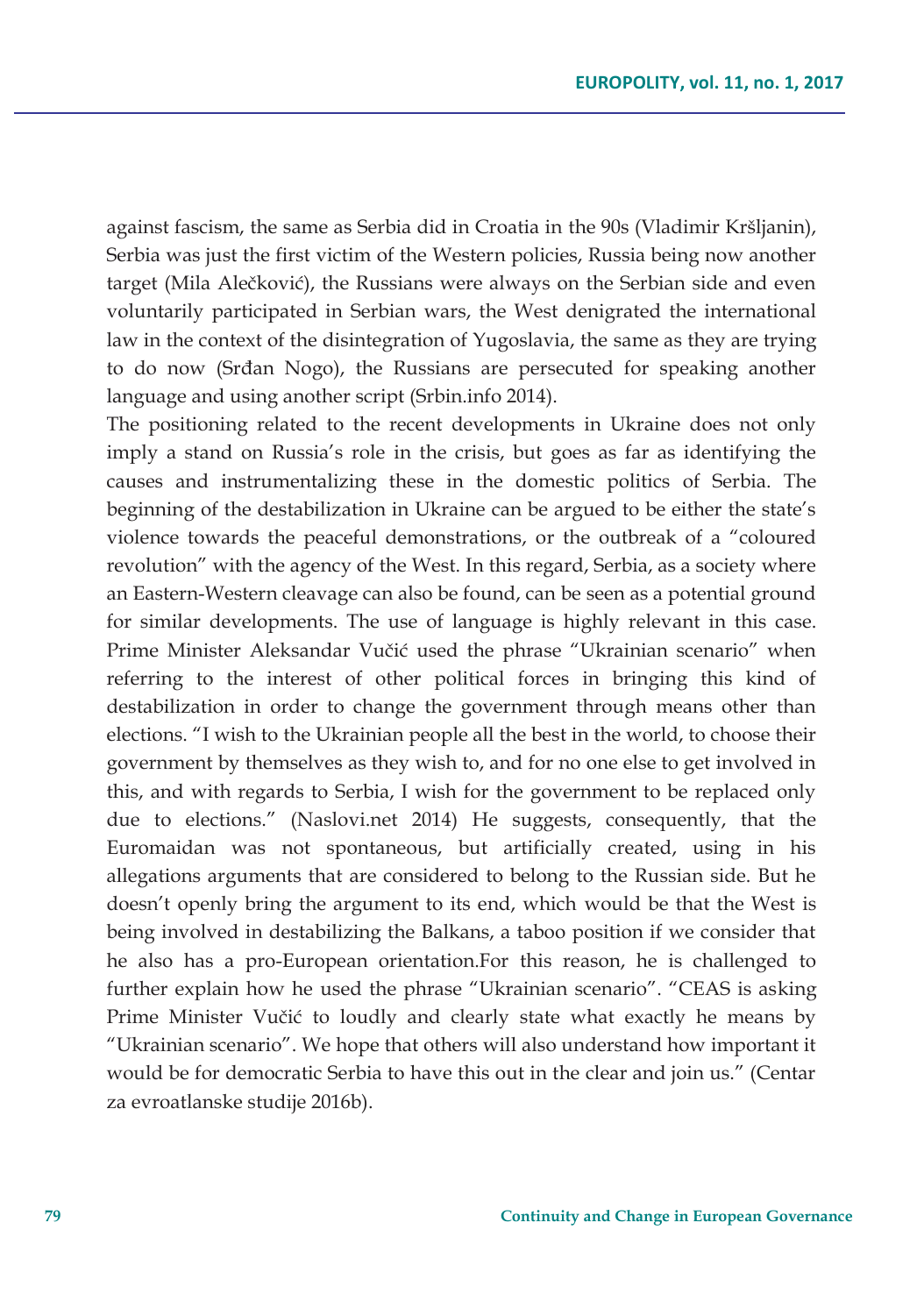The discourse that deconstructs the idea of friendship between Russia and Serbia is commonly encountered with a pro-European positioning and with a strong lobby for making all the required efforts to integrate Serbia as soon as possible in the EU. If there is no friendship between these two states, the fact that some segments of the society strongly believe there is, raises some questions – why do they think such a thing? And the answer comes naturally, considering the premises of the approach – Russia is using its soft power to manipulate Serbs into believing this, because of the interests involved (which are not the same with Serbian interests). So, if there is no friendship, it is rather dangerous to remain in Russia's realm of influence and Serbia should choose a different foreign policy, one that is oriented towards the West and based on Euro-Atlantic integration.

Still, these positions do not come as the only possible ones here. The approach of the "Enough is enough" party in noteworthy in this context. While criticizing the idea that the Russian state is a friend of Serbia, the leader of the party, Saša Radulović, also argues against the integration of the country in the EU. The European Union is a structure that slows down the process of democratization and modernization, designed for countries which are not able to follow their own interests. Serbia needs to stand on its own, reflecting the successful models from Holland, Germany and Canada and avoiding falling in the trap in which Romania and Bulgaria already fell into (Mondo.rs 2016).

#### **6.CONCLUSIONS**

By looking at how the officials in Serbia are using language to legitimize their policies in the context of the Ukrainian crisis, a certain conclusion that challenges the existing literature appears. Along with the rational arguments (see Ejdus 2014), the emotional narratives also have an important role in their discourses. Arguments like: the duty of reciprocity, the morality of keeping friendships no matter the obstacles and the identification with the one alike as opposed to an "other" are frequently mentioned.

*Russophilia* is a powerful narrative, which triggers in a way or another, the interest of all the selected groups we considered in the analysis. The discourse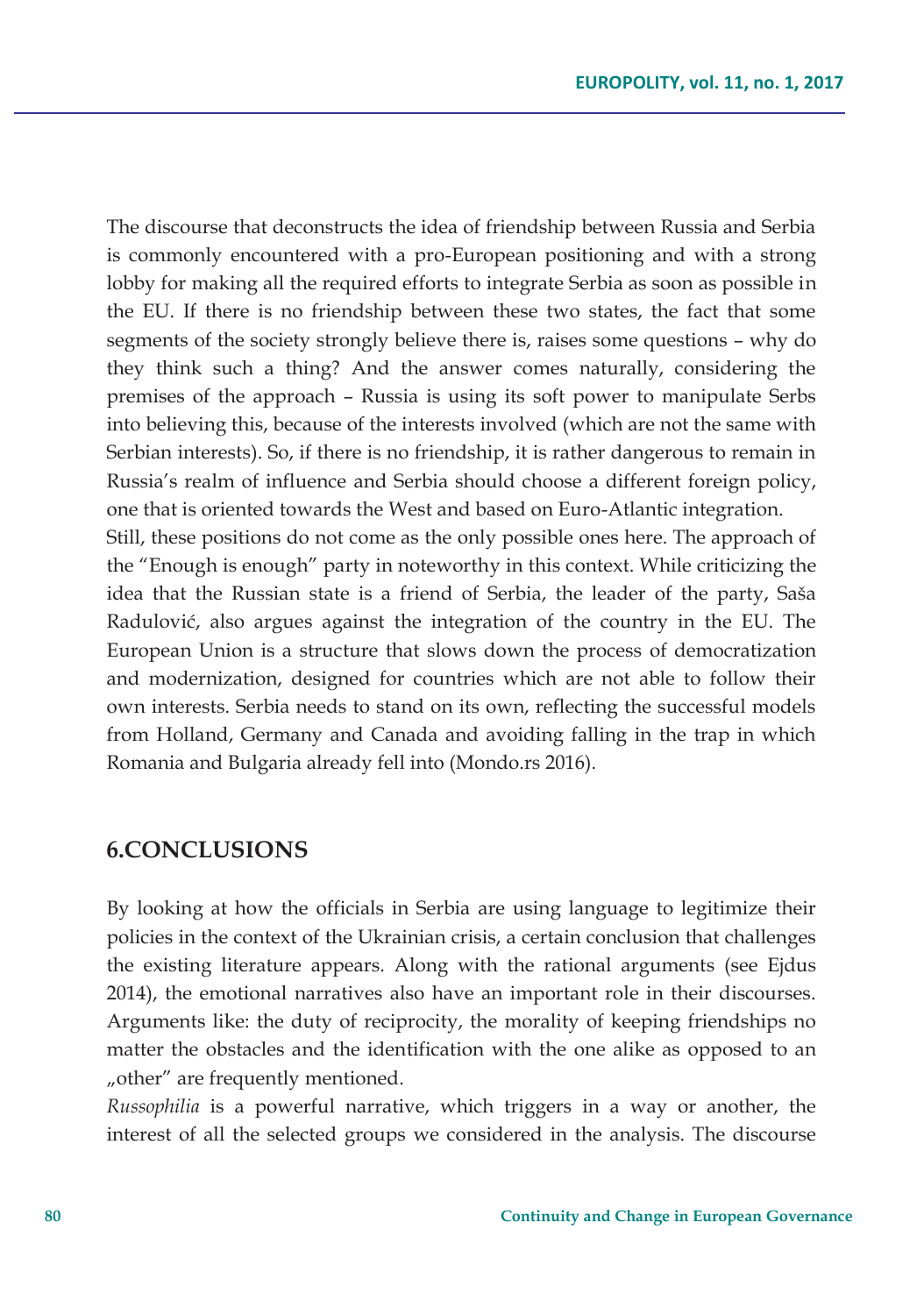that deconstructs this friendship takes shape as a counter-discourse. One of the most important arguments is that the actors that promote this orientation are careful to explain their positions in detail, while on the other side, it is common for the arguments to be merely mentioned, their mode of construction being considered obvious. The assumption that Russia was always at the side of Serbia during history is relevand and is usually accompanied by only some references to the two world wars and to the support Russia gave towards the Kosovo issue. When the idea is being deconstructed, and it is argued that Russia was not (too much) on the side of Serbia, the section of history that is considered is described and explained on close inspection. This approach shows that this second option is not very popular in society and needs further explanations to reach the audience.

The concept of "friendship" becomes a norm of good behaviour in international relations in the period we considered, for the selected groups. This phenomenon can also be noticed by looking at the deconstructive approach. In order to justify a more committed European or Euro-Atlantic foreign policy, an attempt to prove that the "friendship" with Russia do not exist is being made (as opposed to the attempt to prove that rational decisions should go beyond emotional factors). The article therefore confirms the observation that Russophilia is an element that belongs to the Serbian identity with the capacity of generating opportunities and taboos. We consider the confirmation relevant because the international context of the Ukrainian crisis generated a new situation in Serbia. Practices related to the friendship with Russia were not neutral anymore and on the contrary, created missed opportunities in the process of European integration.

The limits of the present study are related to the impossibility of finding explanations on what the real reasons behind the behaviour of the selected groups are. The purpose was narrower and limited to insight regarding how these specific actors are constructing their arguments (or avoiding doing it, which is as well worth exploring) and which statements are presented as natural and self-evident. Also, it is not a study of the opinions belonging to the Serbian society, but a study of the discursive resources that society has available in order to formulate opinions. This is the main reason the analysis wanted to go further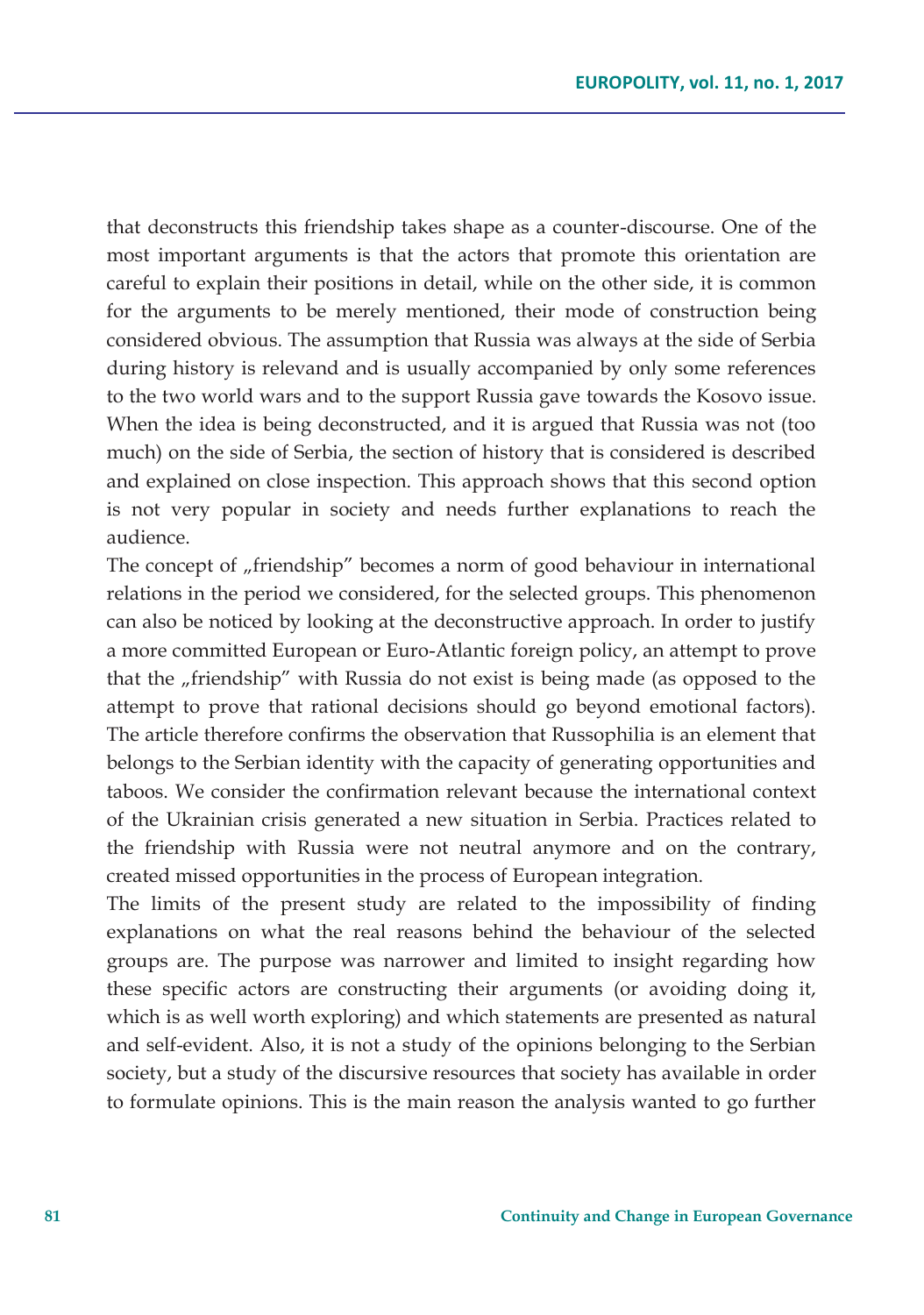than the governmental level and encompass discourses of other elite groups, like political parties and civil society.

### **REFERENCES**

x Ambrosio, Thomas. "Russia's quest for multipolarity: A response to US foreign policy in the post-cold war era." *European Security* vol. 10 issue 1 (2001): 45-67

Belgrade Centre for Security Policy. "Citizens of Serbia between EU, NATO and Russia. Public Opinion Survey Findings." October 17, 2012. Accessed March 10, 2017. http://www.bezbednost.org/upload/document/citizens\_of\_serbia\_between\_eu\_nato\_a nd\_russia\_bcsp.pdf

x Beoforum.rs. "Govor Irineja Bulovića, Episkopa bačkog na otvaranju konferencije." ["Speech of Irinej Bulović, the Bishop of Bačka, at the opening of the conference"] March 31, 2014. Accessed September 11, 2016. http://beoforum.rs/sveaktivnosti-beogradskog-foruma-za-svet-ravnopravnih/81-nato-agresija-15-godinakasnije/571-irinej-bulovic-govor-na-otvaranju-konferencije.html

Beoforum.rs. "Rusija ne želi rat." [Russia doesn't want war] January 28, 2015. Accessed September 11, 2016. http://beoforum.rs/komentari-beogradskog-foruma-zasvet-ravnopravnih/657-rusija-ne-zeli-rat-baburin.html

Blic.rs. "Vučić: Tri puta se srećem s Putinom i ništa mi ne kaže za Južni tok, večeras ću ga pitati zašto." ["Vučić: I met Putin three times and he didn't told me anything about South Stream, tonight I will ask him why"] December 04, 2014. Accessed September 16, 2016. http://www.blic.rs/vesti/politika/vucic-tri-puta-se-srecem-sputinom-i-nista-mi-ne-kaze-za-juzni-tok-veceras-cu-ga/pnvl6b3

Bretherton, Charlotte and Vogler, John. *The European Union as a Global Actor*. London and New York: Routledge, 1999.

Centar za evroatlanske studije. "Eyes Wide Shut. Strengthening of the Russian soft power in Serbia – Goals, Instruments and Effects." May 2016. Accessed September 02, 2016. https://www.ceas-serbia.org/en/ceas-publications/5168-eyes-wide-shutstrengthening-of-the-russian-soft-power-in-serbia-goals-instruments-and-effects

Centar za evroatlanske studije. "What Prime Minister Vučić means by 'Ukrainian scenario' and 'destabilization of Serbia'? April 26, 2016b. Accessed September 15, 2016. https://www.ceas-serbia.org/en/news/announcements/4911-what-prime-ministervucic-means-by-ukrainian-scenario-and-destabilization-of-serbia

x Centar za evroatlanske studije. "Putin's coup." November 30, 2015. Accessed September 12, 2016. https://www.ceas-serbia.org/en/news/announcements/4322-putins-coup

Centar za evroatlanske studije. "Concerning the statement by Ivica Dačić on relations with Russia." April 30, 2014. https://www.ceas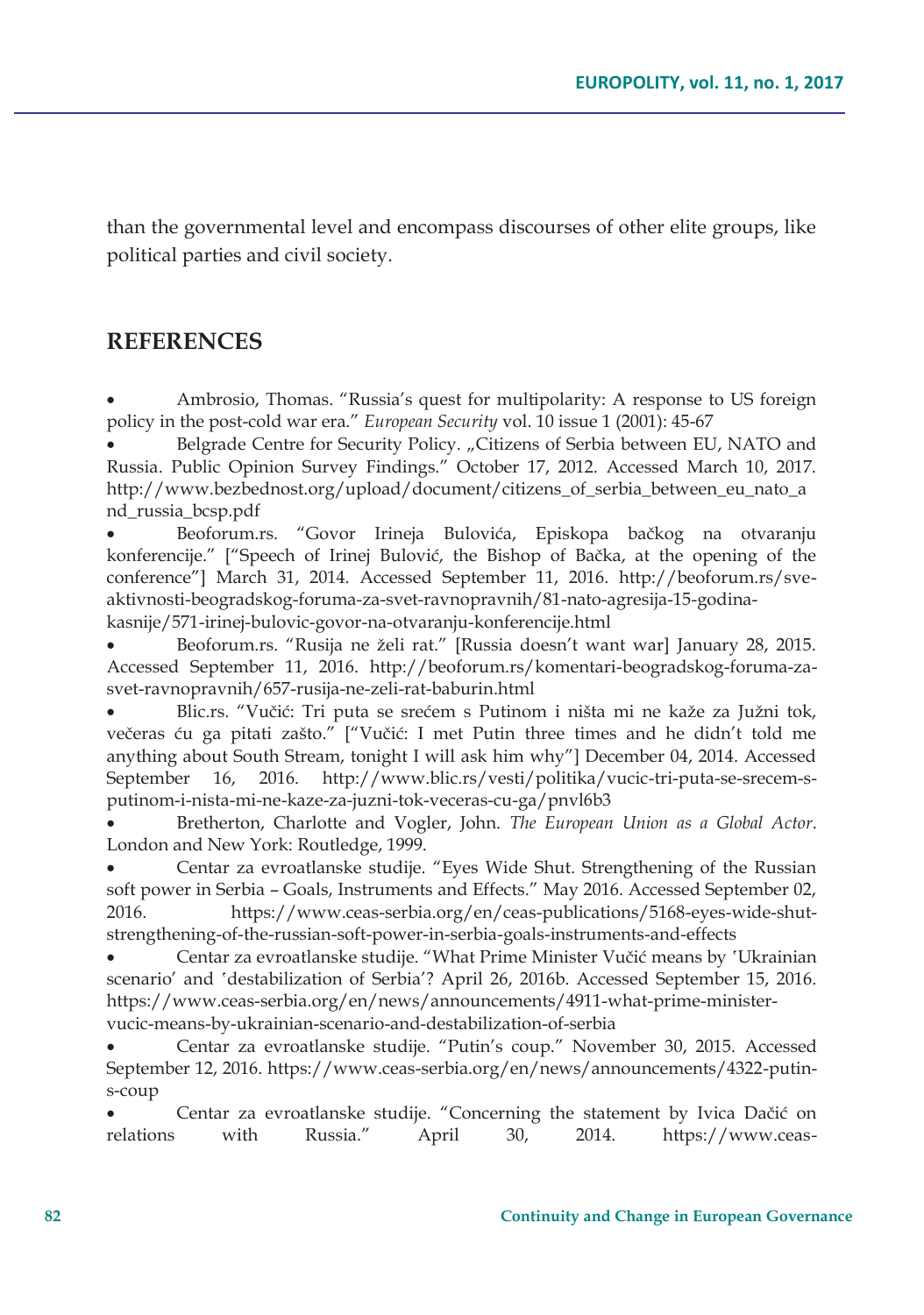serbia.org/en/news/announcements/2442-concerning-the-statement-by-ivica-dacic-onrelations-with-russia

x Čeperković, Marko. "Serbo-Russian Tainted Love." *European Western Balkans*, November 05, 2015. Accessed April 01, 2017. https://europeanwesternbalkans.com/2015/11/05/serbo-russian-tainted-love/

x Der Derian, J., Shapiro, M. J. et al. *International/Intertextual Relations: Postmodern Readings of World Politics*. Lexington, KY: Lexington Books, 1989.

x Dostajebilo.rs. "Saša Radulović: Nema spasilaca sa Istoka i Zapada." ["Saša Radulović: There are no saviors from the East or from the West"] March 19, 2016. Accessed October 03, 2016. http://dostajebilo.rs/sasa-radulovic-nema-spasilaca-sa-istokai-zapada/

x Ejdus, Filip. "Beyond National Interests: Identity Conflict and Serbia's Neutrality toward the Crisis in Ukraine." *Sudosteuropa* 62 no.3 (2014): 348-362.

x Ejdus, Filip. "Security, Culture and Identity in Serbia." *Security and Identity*. Research Paper no. I/8 (2007). Accessed February 20, 2017. http://www.hsfk.de/fileadmin/do

wnloads/Serbien\_8.pdf

x Europa.eu. "EU sanctions against Russia over Ukrainian crisis." Accessed March 20, 2017. https://europa.eu/newsroom/highlights/special-coverage/eu-sanctionsagainst-russia-over-ukraine-crisis\_en

x Foucault, Michel. *The Archaeology of Knowledge*, Routledge, 2004.

Fournier, Philippe. "Michel Foucault's Considerable Sway on International Relations Theory." *Bridges: Conversations in Global Politics* vol.1 issue 1 article 3 (2012)

x Helsinki Committee for Human Rights in Serbia. "Report on Human Rights in Serbia in 2014. Political Culture vs. Europenization." 2015. Accessed September 02, 2016. http://www.helsinki.org.rs/doc/Report2014.pdf

x Helsinki Committee for Human Rights in Serbia. "Spinovanje Vučića." 2013. Accessed September 12, 2016. http://www.helsinki.org.rs/serbian/doc/2013%20okt%20- %20sonja%20biserko.pdf

Hurriyetdailynews.com. "Wars around the corner." July 08, 2014. Accessed September 07, 2016.

http://www.hurriyetdailynews.com/Default.aspx?pageID=517&nID=68801&NewsCatID =396

x Hutcheon, Linda. *A Poetics of Postmodernism: History, Theory, Fiction*. London: Routledge: 1988

x Informer.rs. "Nikolić: Rusija ne bi odustala od izgradnje Južnog toka da nije EU." ["Nikolić: Russia would've not stop to build the South Stream if it would've not been the EU"] December 15, 2014. Accessed September 16, 2016. http://informer.rs/vesti/politika/43/Nikolic-Rusija-odustala-izgradnje-Juznog-tokanije-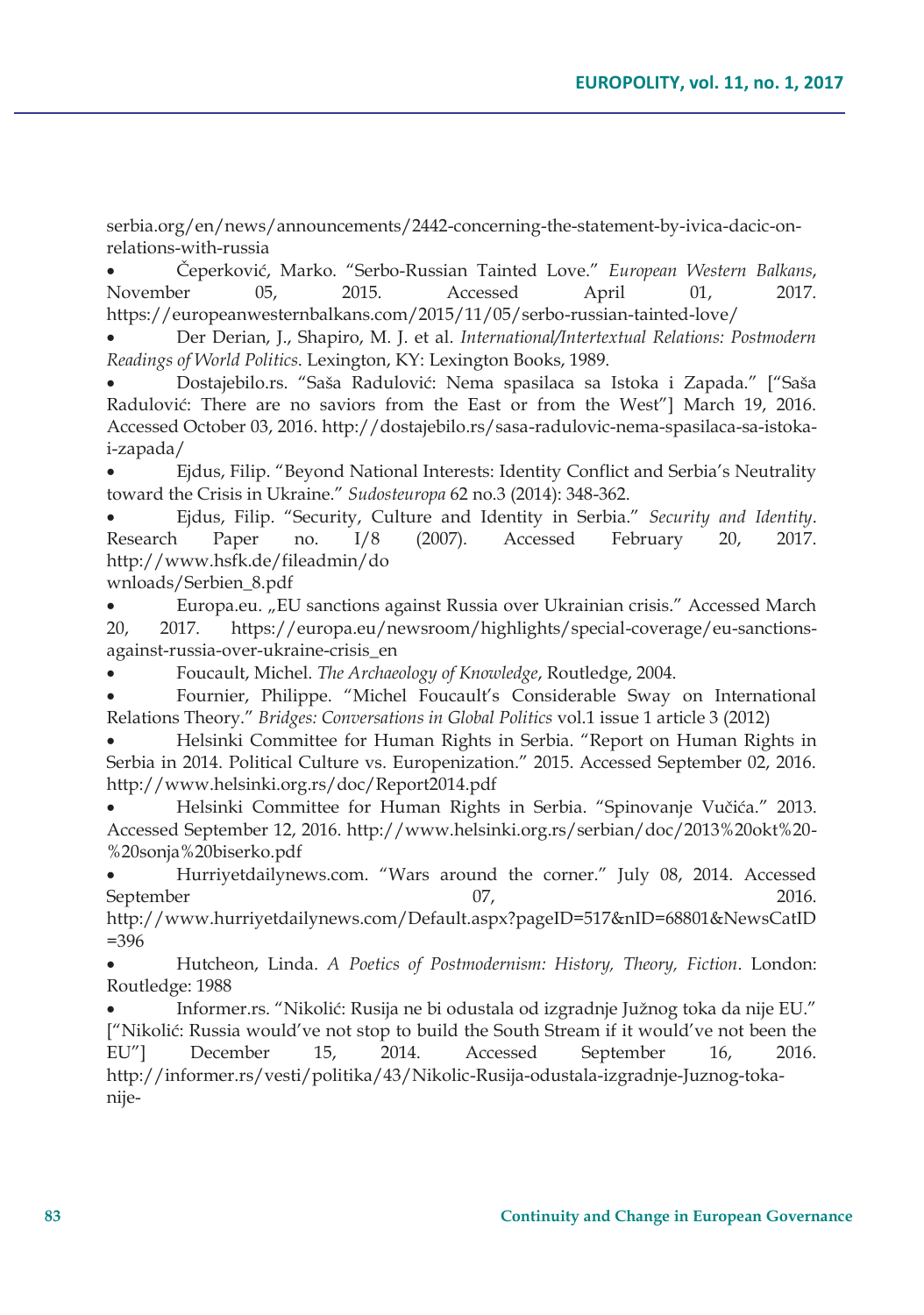x Kendall, Gavin and Wickham, Gary. *Using Foucault's Methods*, SAGE Publications, 1999.

x Konitzer, Andrew. "Serbia between East and West: Bratstvo, Balancing, and Business on Europe's Frontier." NCEEER Working Paper. July 06, 2010. Accessed February 17, 2017. https://www.ucis.pitt.edu/nceeer/2010\_824-22t\_Konitzer.pdf

x Laruelle, Marlene. *Russian Eurasianism. An Ideology of Empire*. Woodrow Wilson Center Press, 2008.

Marsh, Christopher. "New Cold War, New NATO, and New States in a Desecularizing Eastern Europe." *The Review of Faith & International Affairs* 6:3 (2008): 63-67. x McConnell, Melissa. "Serbia's Foreign Policy Capacity", Mediterranean Quarterly, vol. 20 no.4 (2009): 71-82

x Ministry of Foreign Affairs of the Republic of Serbia. "Daily Survey 29.07.2014." July 29, 2014. Accessed September 12, 2016. http://www.mfa.gov.rs/en/component/content/article/64-daily-survey/13367-daily-

survey-29072014

x Ministry of Foreign Affairs of the Republic of Serbia. "Dačić: Never sanctions against Russia." April 29, 2014b. Accessed September 12, 2016. http://www.mfa.gov.rs/en/press-service/statements/13079-dacic-never-sanctionsagainst-russia

x Milić, Jelena. "Even less than the "30 pieces of silver" is more, mister Chepurin, it is a pity that you do not understand." *Centar za evroatlanske studije*, October 18, 2013. Accessed September 15, 2016. https://www.ceasserbia.org/en/news/announcements/1691-less-is-also-more-than-the-30-pieces-of-silvermister-chepurin-it-is-a-pity-that-you-do-not-understand

x Mitrovic, Milos. "Russia's soft power in Serbia increased." *Balkaneu.com*, September 09, 2016. Accessed November 10, 2016. http://www.balkaneu.com/russiassoft-power-serbia-increased/

Monaghan, Andrew. "A 'New Cold War'? Abusing History, Misunderstanding Russia." Chantam House Research Paper, May 2015. Accessed March 12, 2017. https://www.chathamhouse.org/publication/new-cold-war-abusing-historymisunderstanding-russia

Mondo.rs. "Pokret 'Dosta je bilo' o EU." March 29, 2016. Accessed September 08, 2016. http://mondo.rs/a888562/Info/Srbija/Sasa-Radulovic-o-Evropskoj-uniji.html

x Naslovi.net. "Vučić: Ukrajinski scenario ovde mogu samo da sanjaju." ["Vučić: An Ukrainian scenario here can be only a dream" ] February 24, 2014. Accessed September 05, 2016. http://www.naslovi.net/2014-02-24/pravda/vucic-ukrajinskiscenario-ovde-mogu-samo-da-sanjaju/9064529

x Naši. "Američka ambasada u Beogradu započela kampanju protiv Rusije." ["The American Embassy in Belgrade started a campaign against Russia" ] February 22, 2016. Accessed October 02, 2016. http://nasisrbija.org/americka-ambasada-u-beograduzapocela-kampanju-protiv-rusije/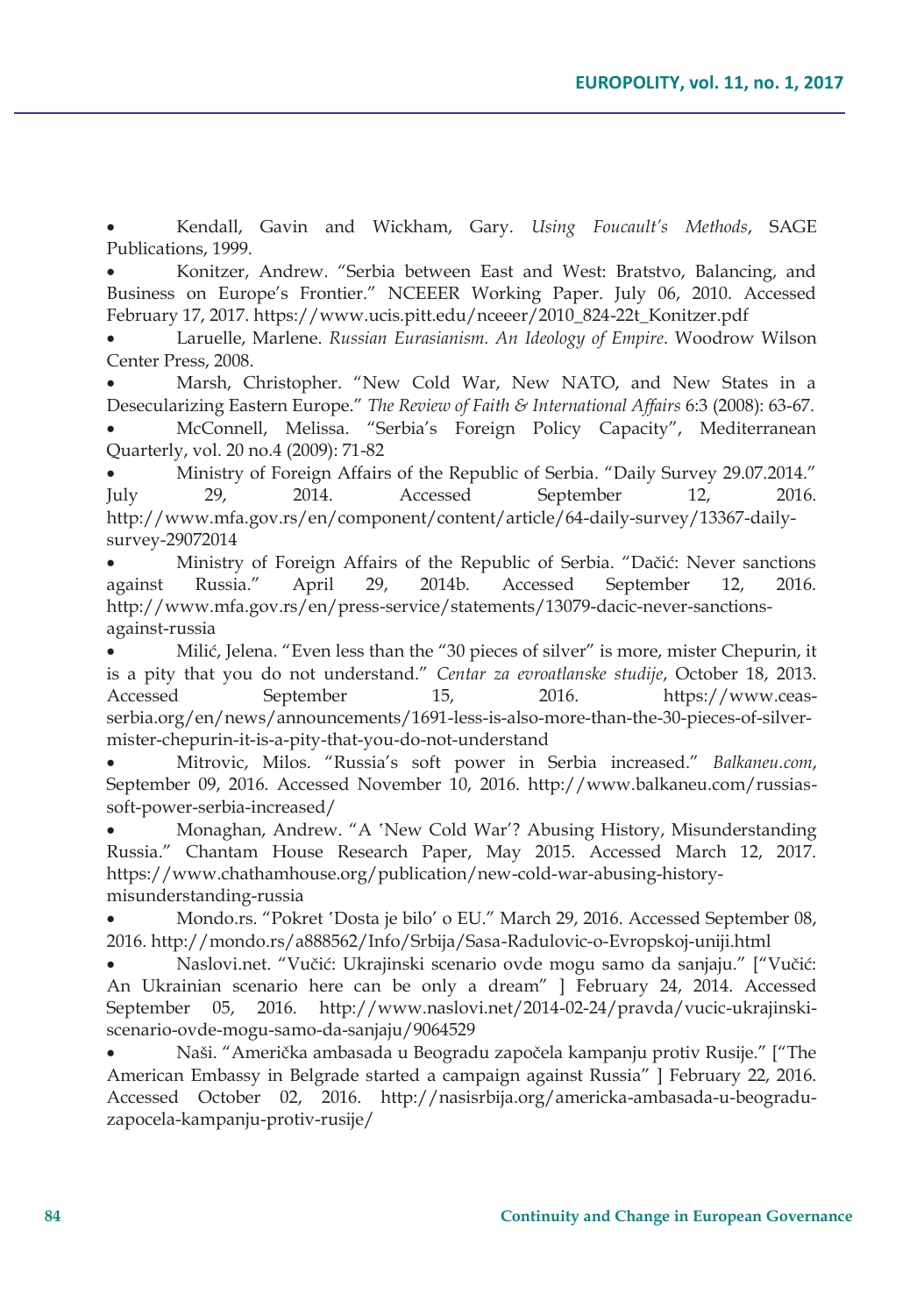x Pouliot, Vincent. *International Security in Practice. The politics of NATO-Russia Diplomacy*. New York: Cambridge University Press, 2010

Predsednik.rs. "Serbia should not choose sides." June 12, 2014. Accessed September 10, 2016. http://predsednik.rs/en/press-center/news/serbia-should-notchoose-sides

x Predsednik.rs. "Serbia's and Russia's Shared history forms Unbreakable Bond." October 10, 2014b. Accessed September 12, 2016. http://predsednik.rs/en/presscenter/news/serbias-and-russias-shared-history-forms-unbreakeable-bond

Predsednik.rs. "Serbia views Russia as true, great friend." October 20, 2014c. Accessed September 07, 2016. http://predsednik.rs/en/press-center/news/serbia-viewsrussia-true-great-friend

Predsednik.rs. "It is our duty to adjust to EU regulations." November 20, 2014d. Accessed September 07, 2016. http://predsednik.rs/en/press-center/news/it-our-dutyadjust-eu-regulations

x Radulović, Saša. "Serbia needs Kosovo politics that is based on interests." *Dosta je bilo*. March 05, 2016. Accessed September 10, 2016. http://dostajebilo.rs/serbia-needskosovo-politics-that-is-based-on-interests/

x RT. "Putin: Crimea similar to Kosovo, West is rewriting its own rule book." March 18, 2014. Accessed April 10, 2017. https://www.rt.com/news/putin-addressparliament-crimea-562/

x Rubinstein, Alvin Z. "Russia Adrift: Strategic Anchors for Russia's Foreign Policy." *Harvard International Review* vol. 22 no. 1 (2000): 14-19.

Sawka, Richard. "'New Cold War' or Twenty Years' Crisis? Russia and International Politics." *International Affairs* 82:2 (2008): 241-267

x SPC. "Russian high distinctions to Serbian Patriarch Irinej." April 14, 2014. Accessed September 10, 2016.

http://www.spc.rs/eng/russian\_high\_distinctions\_serbian\_patriarch\_irinej

SPC. "Patriarch Kirill of Moscow and All Russia doctor honoris causa of the Belgrade University." November 15, 2014b. Accessed September 10, 2016. http://www.spc.rs/eng/patriarch\_kirill\_moscow\_and\_all\_russia\_doctor\_honoris\_causa\_ belgrade\_university

x SPS. **"**Političko rešenje za probleme Ukrajine i Rusije." [Political solution for the problems of Ukraine and Russia] March 13, 2014. Accessed September 14, 2016. http://www.sps.org.rs/2014/03/13/politicko-resenje-za-probleme-ukrajine-i-rusije/

x Srbijadanas.com. "Rusija nas gleda kao prijateljsku zemlju: Ruske investicije i pomoć neće izostati ni ovaj put!"["Russia sees us as a friendly country: Russian investments and help will not be absent neither this time"] October 27, 2015. Accessed September 08, 2016. http://www.srbijadanas.com/clanak/rusija-nas-gleda-kaoprijateljsku-zemlju-ruske-investicije-i-pomoc-nece-izostati-ni-ovaj-put

x Srbin.info. "Miting u Beogradu: Podrška Rusiji i Vladimiru Putinu!" ["Demonstration in Belgrad: Support for Russia and Vladimir Putin"] March 03, 2014.